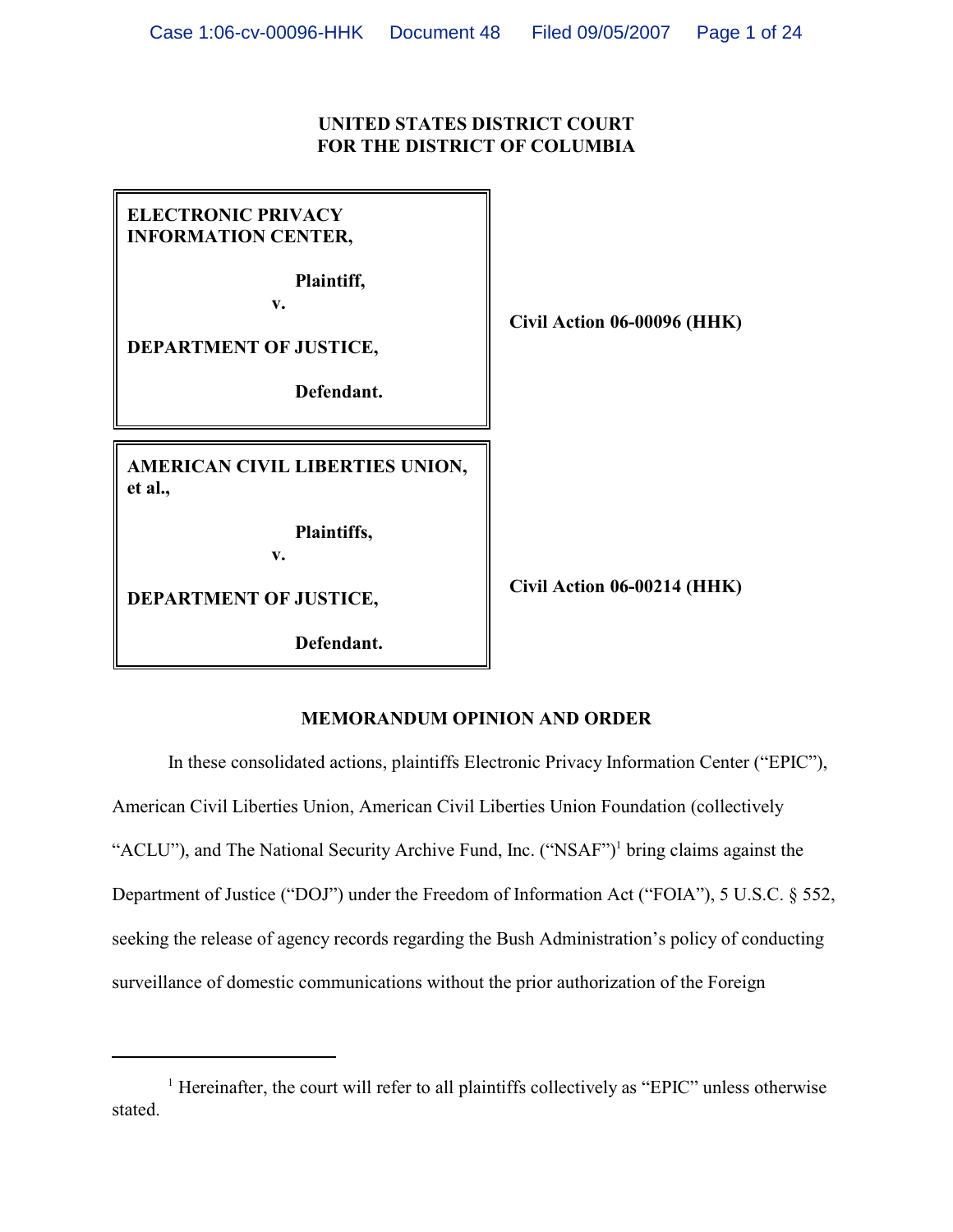Intelligence Surveillance Court ("FISA Court").<sup>2</sup> Before the court are two motions: DOJ's motion for summary judgment and EPIC's motion for *in camera* review of withheld records. Upon consideration of the motions, the oppositions thereto, and the record of the case, the court concludes that the motion for summary judgment must be granted in part, denied in part, and held in abeyance in part, and that the motion for *in camera* review must be denied without prejudice.

### **I. FACTUAL BACKGROUND**

#### **A. Plaintiffs' FOIA Requests**

On December 16, 2005, the *New York Times* first reported that President Bush "secretly authorized the National Security Agency to eavesdrop on Americans and others inside the United States to search for evidence of terrorist activity without the court-approved warrants ordinarily required for domestic spying." James Risen & Eric Lichtblau, *Bush Lets U.S. Spy on Callers Without Courts,* N.Y. TIMES, Dec. 16, 2005; Pls.' Mot. for Prelim. Inj. Ex. 1. The *Times* also reported that the purported legal justification for the warrantless surveillance program had been developed by DOJ attorneys and officials, that DOJ "audited the N.S.A. program," and that DOJ "expanded and refined a checklist to follow in deciding whether probable cause existed to start monitoring someone's communications." *Ibid.*<sup>3</sup>

In response to this news, EPIC submitted four FOIA requests that same day to four DOJ departments — the Office of the Attorney General ("OAG"), the Office of Intelligence Policy

<sup>&</sup>lt;sup>2</sup> "FISA" refers to the Foreign Intelligence Surveillance Act, 50 U.S.C. § 1801 *et seq.* 

<sup>&</sup>lt;sup>3</sup> In its submissions, DOJ has identified the surveillance activities at issue to be the socalled "Terrorism Surveillance Program," or "TSP." Def.'s Ex. A ¶¶ 18–20 (Decl. of Bradbury).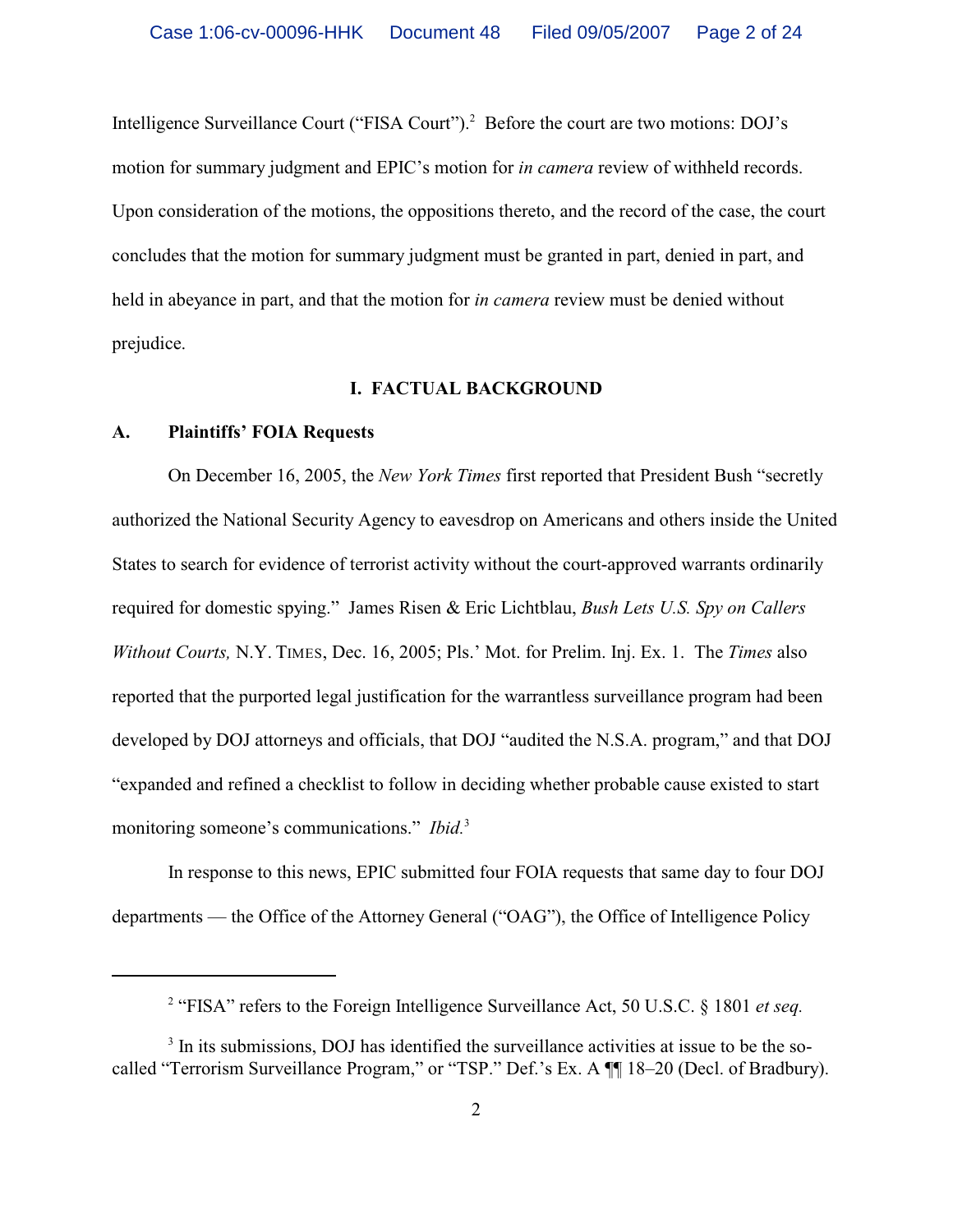and Review ("OIPR"), the Office of Legal Counsel ("OLC"), and the Office of Legal Policy

("OLP") — citing the *Times* article and requesting records "from September 11, 2001 to the

present concerning a presidential order or directive authorizing the National Security Agency

('NSA'), or any other component of the intelligence community, to conduct domestic

surveillance without the prior authorization of the Foreign Intelligence Surveillance Court." Pl.'s

Mot. for Prelim. Inj., Exs. 7, 8, 9  $\&$  10. EPIC specifically sought the following items:

- (1) an audit of NSA domestic surveillance activities;
- (2) guidance or a "checklist" to help decide whether probable cause exists to monitor an individual's communications;
- (3) communications concerning the use of information obtained through NSA domestic surveillance as the basis for DOJ surveillance applications to the [FISA Court]; and
- (4) legal memoranda, opinions or statements concerning increased domestic surveillance, including one authored by John C. Yoo shortly after September 11, 2001 discussing the potential for warrantless use of enhanced electronic surveillance techniques.

# *Id.*

ACLU and NSAF submitted similar requests. ACLU requested any presidential orders authorizing the NSA to engage in warrantless electronic surveillance. Bradbury Decl. Ex. B. It also requested records relating to the policies, practices and procedures of the NSA (1) for selecting individuals to subject to warrantless domestic surveillance; (2) for gathering, maintaining, storing, and sharing information generated through such surveillance; (3) for using gathered information as the basis for FISA requests; and (4) for consulting with, or obtaining approval from, DOJ, before engaging in warrantless electronic surveillance. *Ibid.* ACLU also requested any DOJ "legal reviews of the program and its legal rationale," any DOJ audit of the program, and any other records on the constitutionality, legality, and/or propriety of the NSA's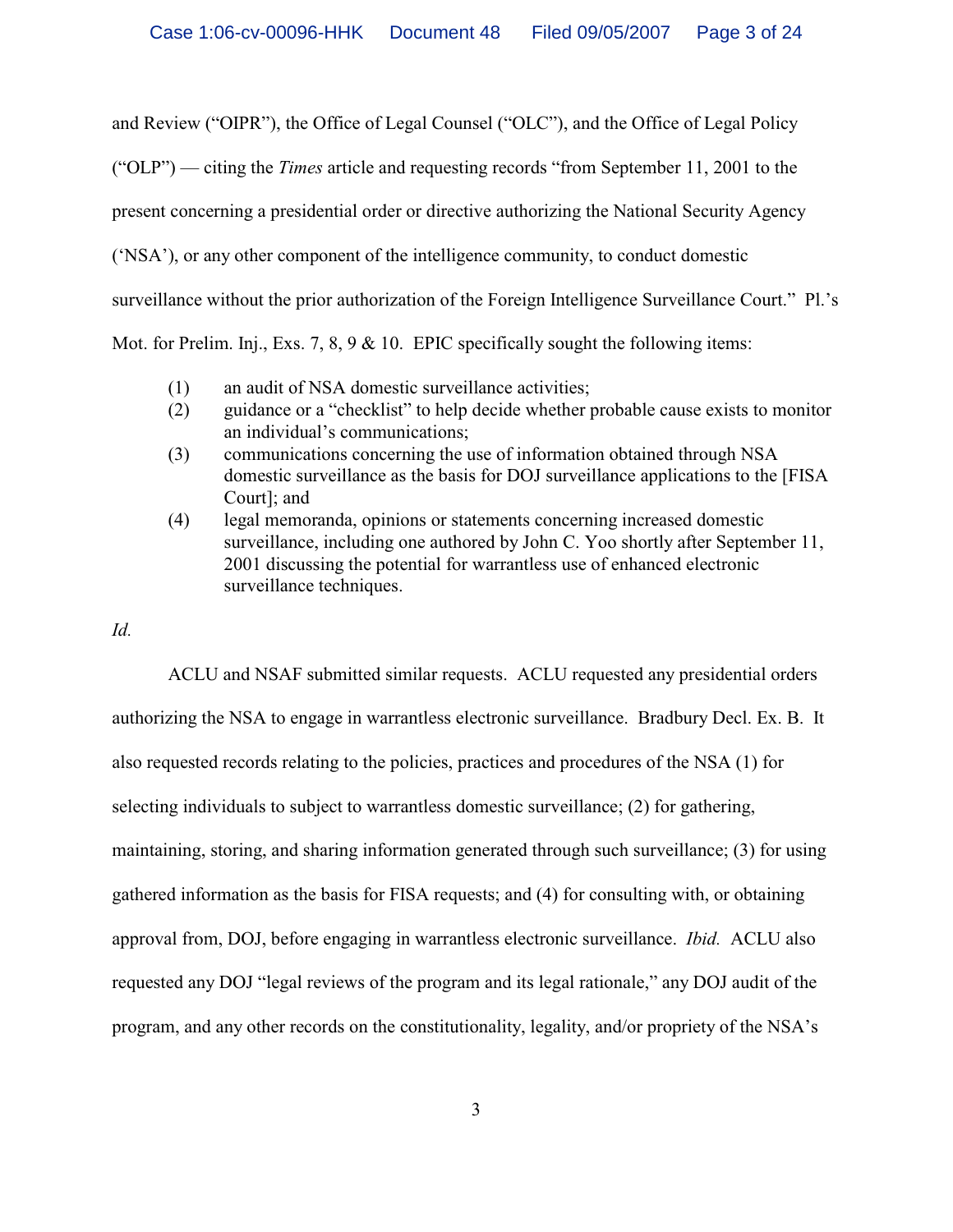warrantless domestic spying. *Ibid.* NSAF sought copies of "[a]ll memoranda, legal opinions, directives or instructions from [DOJ departments] issued between September 11, 2001, and December 21, 2005, regarding the government's legal authority for surveillance activity, wiretapping, eavesdropping, and other signals intelligence operations directed at communications to or from U.S. citizens." Bradbury Decl. Ex. C. NSAF also sought the inclusion of "all documents discussing the President's surveillance authority under the September 2001 congressional use of force resolution as well as the President's independent ability to authorize signals intelligence activities." *Ibid.*

After the court granted EPIC's motion for expedited processing and consolidated these actions, DOJ substantially completed its response to plaintiffs' requests.<sup>4</sup> DOJ released a small number of documents and claimed exemptions under FOIA from the obligation to release documents as to the majority of the requested records. The present motions followed. In support of its motion, DOJ has submitted a series of *ex parte* classified declarations (from various DOJ departments and NSA) for the court's review, redacted versions of which have been filed on the public record.<sup>5</sup>

<sup>&</sup>lt;sup>4</sup> In processing these requests, the responding DOJ departments referred certain documents in their possession to each other and to other departments, based on their determinations as to which department had appropriate primary custodial responsibility for each document or category of documents. The primary department then made the determination as to whether the referred document or category of documents should be released. Documents requested from OAG (which appears to be represented in this matter for all purposes by the Office of the Deputy Attorney General ("ODAG")) and OLP were referred to and processed by DOJ's Office of Information and Privacy ("OIP").

 $<sup>5</sup>$  NSA has designated these declarations as being subject to an exceedingly high level of</sup> secrecy under the Executive's classification policies. *See* Def.'s Ex. G ¶¶ 11–12 (Decl. of Rowan). Without expressing approval or disapproval of DOJ's use of these *ex parte* declarations — and without opining regarding whether the declaration redactions are legitimately classified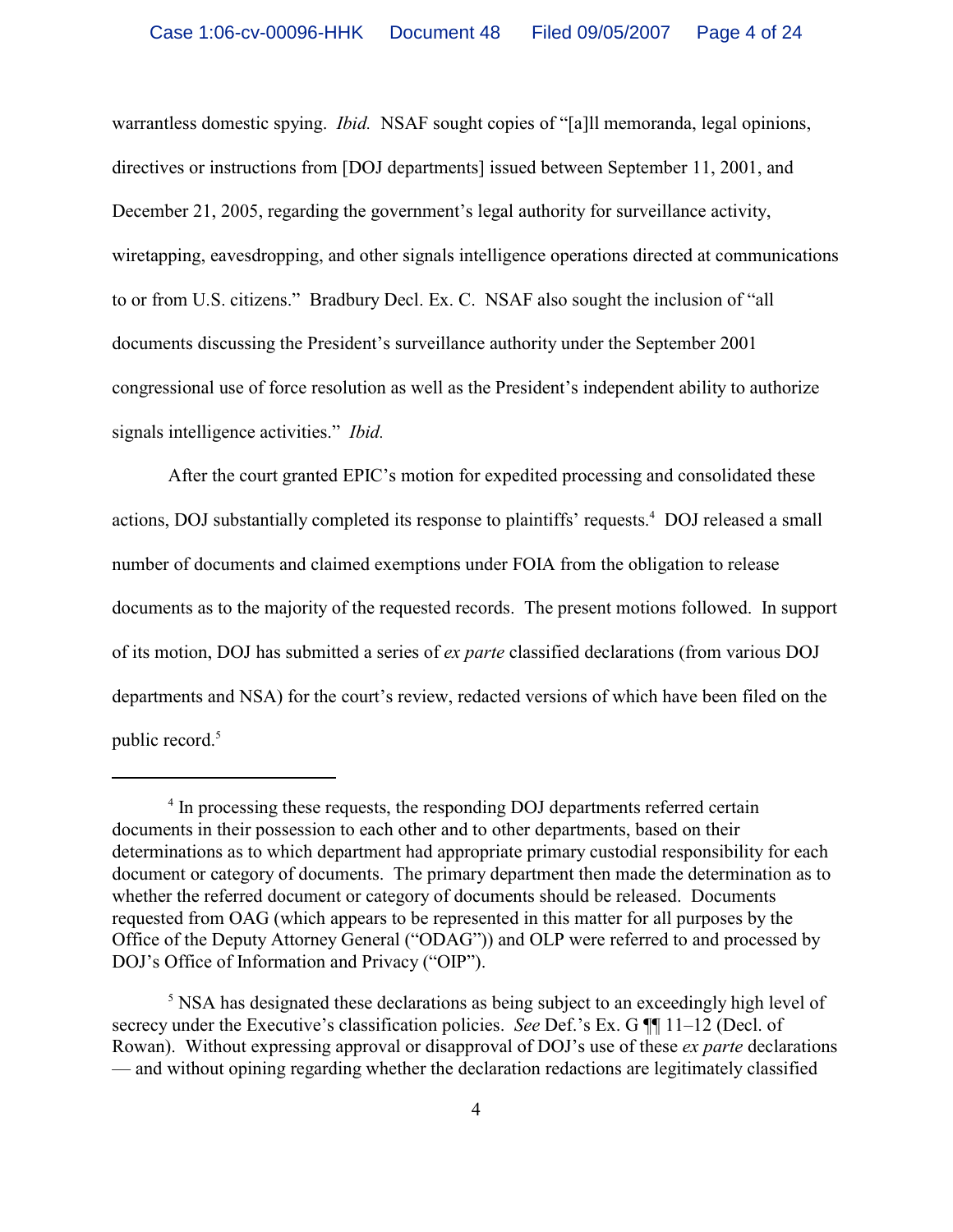# **B. Scope Of The Dispute**

EPIC has disclaimed or withdrawn objections regarding (1) the adequacy of DOJ's searches for responsive records; (2) drafts of documents and discussions about drafts and the drafting process; (3) documents withheld by DOJ's Criminal Division; (4) records deemed to be nonagency records; (5) duplicates of other documents deemed responsive and either released or withheld by other departments; and (6) redactions of names and identifying information pursuant to Exemptions 2, 6, and 7(C) (EPIC does not challenge the redactions themselves but does challenge the withholding of entire documents which contain information protected by these exemptions). Thus, the present controversy encompasses final (i.e., nondraft) nonduplicate records withheld by each department other than the Criminal Division.

### **II. STATUTORY BACKGROUND**

#### **A. FOIA**

The purpose of FOIA is "to pierce the veil of administrative secrecy and open agency action to the light of public scrutiny." *Dep't of Air Force v. Rose*, 425 U.S. 352, 361 (1976) (citation omitted). FOIA embodies "a general philosophy of full agency disclosure unless information is exempted under clearly delineated statutory language." *Id.* at 360–61 (quoting S. Rep. No. 89-813, at 3 (1965)). The language protecting information from disclosure is set

<sup>(</sup>beyond a measure of skepticism as to some portions thereof) — the court does express substantial frustration with one aspect of the Executive's approach to this information: In part for purposes of this case, this judicial officer had his law clerk cleared through an extensive, high-level background investigation so that the clerk would have access to classified information, and specifically to the documents lodged in this case. Notwithstanding the clearance obtained, it has become apparent that the Executive will not grant the clerk access to the classified declarations filed here, at least not in the absence of vociferous resistance from this judicial officer. This stance is baffling and has been significantly disruptive to the court's review of this matter.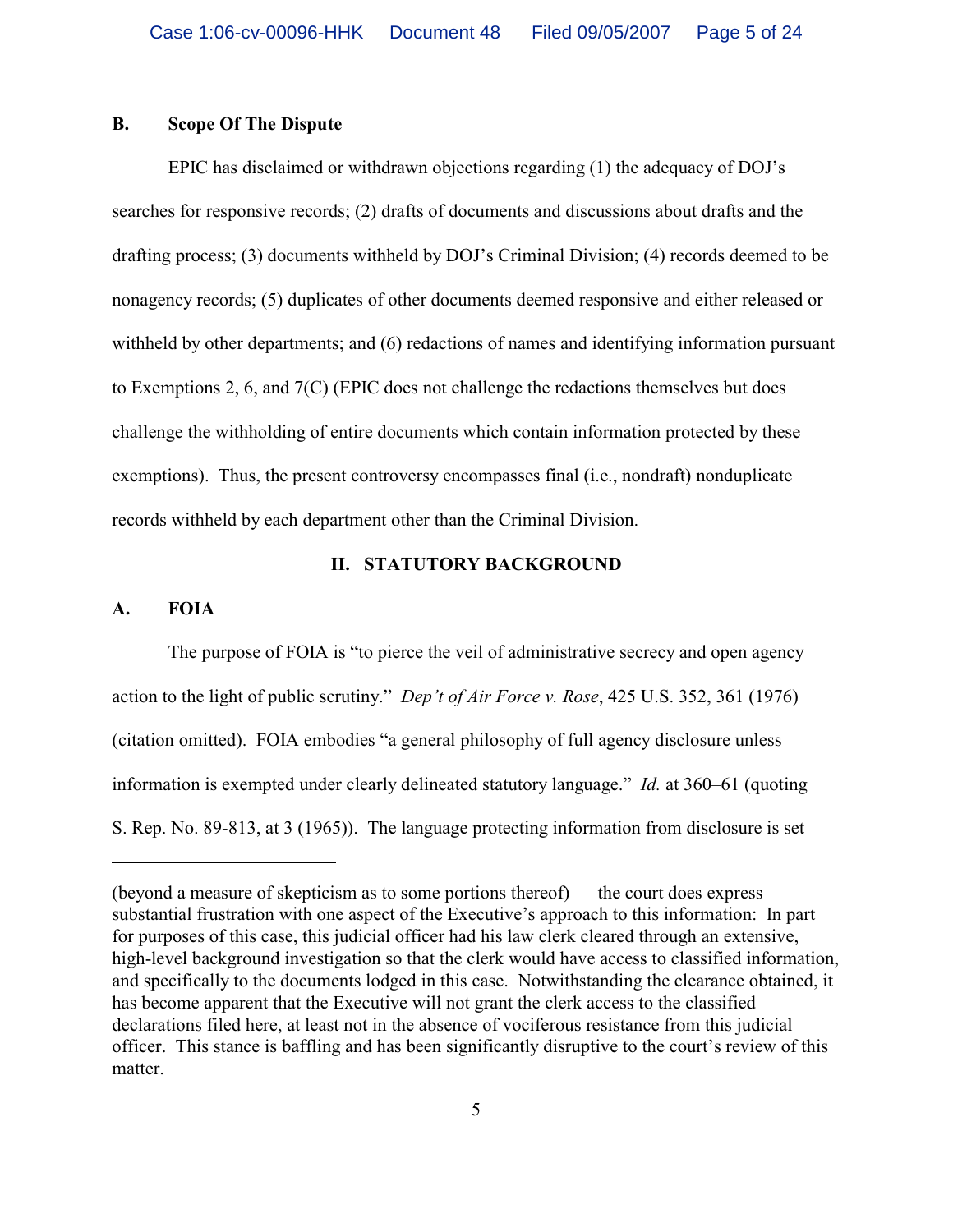forth within FOIA itself in a series of exemptions that are customarily referred to by numbers corresponding to the subsections in which the exemptions are enumerated. *See* 5 U.S.C. § 552(b). The Act mandates a "strong presumption in favor of disclosure," *U.S. Dep't of State v. Ray*, 502 U.S. 164, 173 (1991), and the statutory exemptions to disclosure are to be "narrowly construed," *Rose*, 425 U.S. at 361. At the same time, the exemptions are to be given "meaningful reach and application." *John Doe Agency v. John Doe Corp.*, 493 U.S. 146, 152 (1989).

#### **B. Segregability**

A government agency is required to assess the application of FOIA's exemptions with an eye towards disclosure. As such, once an agency identifies information that it believes is exempt, it must undertake a segregability analysis. The purpose of this assessment is to separate exempt material from any nonexempt material, and to produce the nonexempt material. *See Vaughn v. Rosen*, 484 F.2d 820, 825 (D.C. Cir. 1973) (stating that "an entire document is not exempt merely because an isolated portion need not be disclosed" and than an "agency may not sweep a document under a general allegation of exemption, even if that general allegation is correct with regard to part of the information"). This exercise is mandated by FOIA itself, which provides that any "reasonably segregable" information in exempt documents must be disclosed after redaction of exempt information. 5 U.S.C. § 552(b). Thus disclosure of nonexempt portions of a document is still required unless those portions are "inextricably intertwined with exempt portions." *Mead Data Cent., Inc. v. U.S. Dep't of Air Force*, 566 F.2d 242, 260 (D.C. Cir. 1977). "The 'segregability' requirement applies to all [§ 552] documents and all exemptions" in the Act.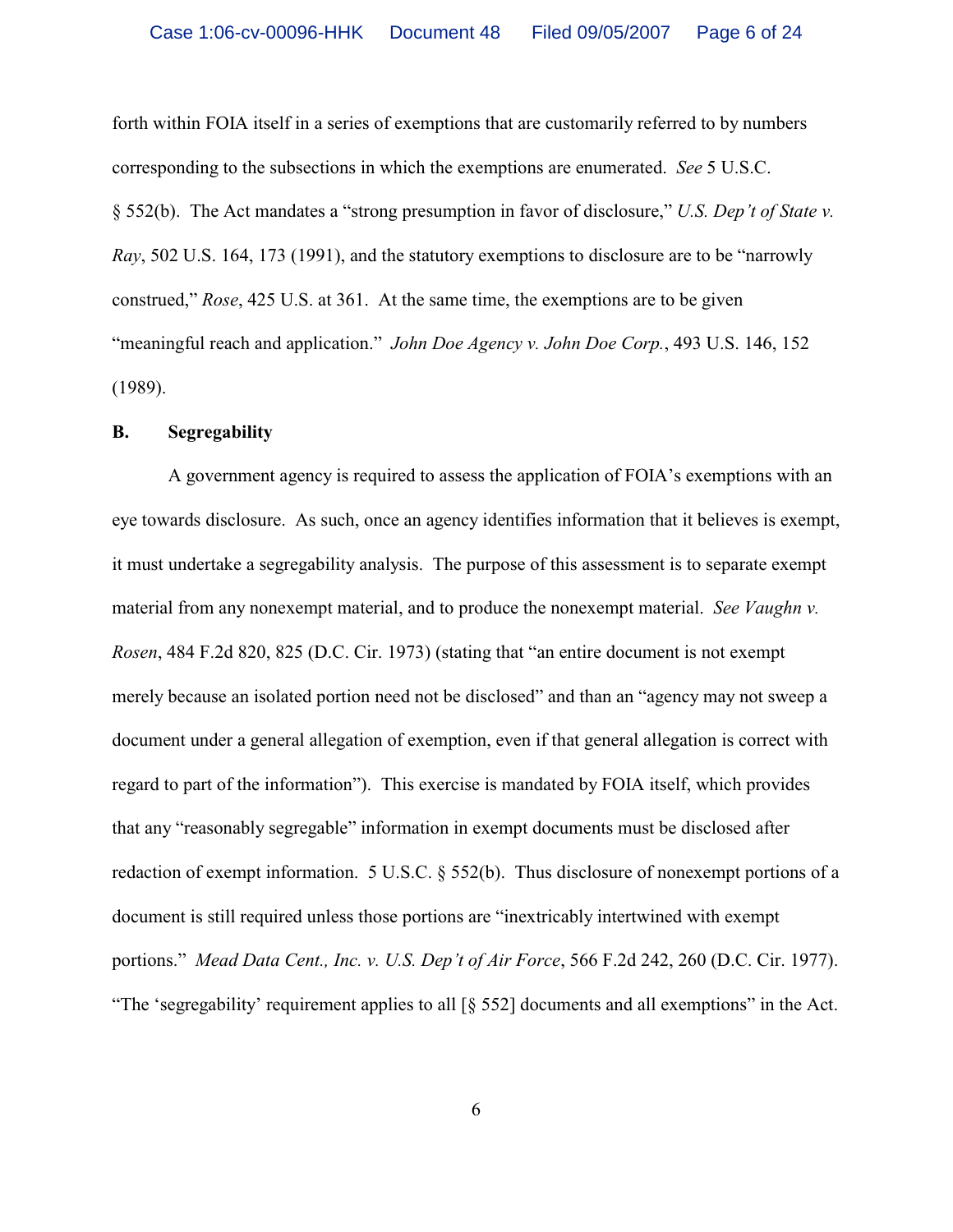*Schiller v. NLRB*, 964 F.2d 1205, 1209 (D.C. Cir. 1992) (quoting *Ctr. for Auto Safety v. EPA*, 731 F.2d 16, 21 (D.C. Cir. 1984)).

The court is required to make a specific finding as to segregability, *ibid.*; *see also Trans-Pacific Policing Agreement v. U.S. Customs Serv.*, 177 F.3d 1022, 1028 (D.C. Cir. 1999), and "the burden is on the agency to sustain its action," 5 U.S.C.  $\S$  552(a)(4)(B). To satisfy this burden, "the withholding agency must supply 'a relatively detailed justification, specifically identifying the reasons why a particular exemption is relevant and correlating those claims with the particular part of a withheld document to which they apply.'" *Schiller*, 964 F.2d at 1210 (quoting *King v. U.S. Dep't of Justice*, 830 F.2d 210, 224 (D.C. Cir. 1987) (emphasis omitted)); *see also Vaughn*, 484 F.2d at 827 (an agency must "specify in detail which portions of the document are disclosable and which are allegedly exempt"); *Peter S. Herrick's Customs and Int'l Trade Newsletter v. U.S. Customs and Border Prot.*, 2005 WL 3274073, at \*3 (D.D.C. Sept. 22, 2005) (finding that Customs did not meet the segregability requirement where its *Vaughn* index failed to identify each exemption with related material, explain why certain pages were withheld in full and others in part, or describe redacted information with useful detail). The agency's justifications must focus on the withheld information, and thus "an agency cannot justify withholding an entire document simply by showing that it contains some exempt material." *Schiller*, 964 F.2d at 1209 (quoting *Mead Data Cent.*, 566 F.2d at 260).

In this case, which touches upon sensitive matters of a classified nature related to national security and counterterrorism operations, in particular by NSA (whose operations are protected from disclosure by statute, *see* 50 U.S.C. § 402 note; II.D, *infra*), the most relevant exemptions are Exemptions 1 and 3. Exemption 1 protects classified information from disclosure and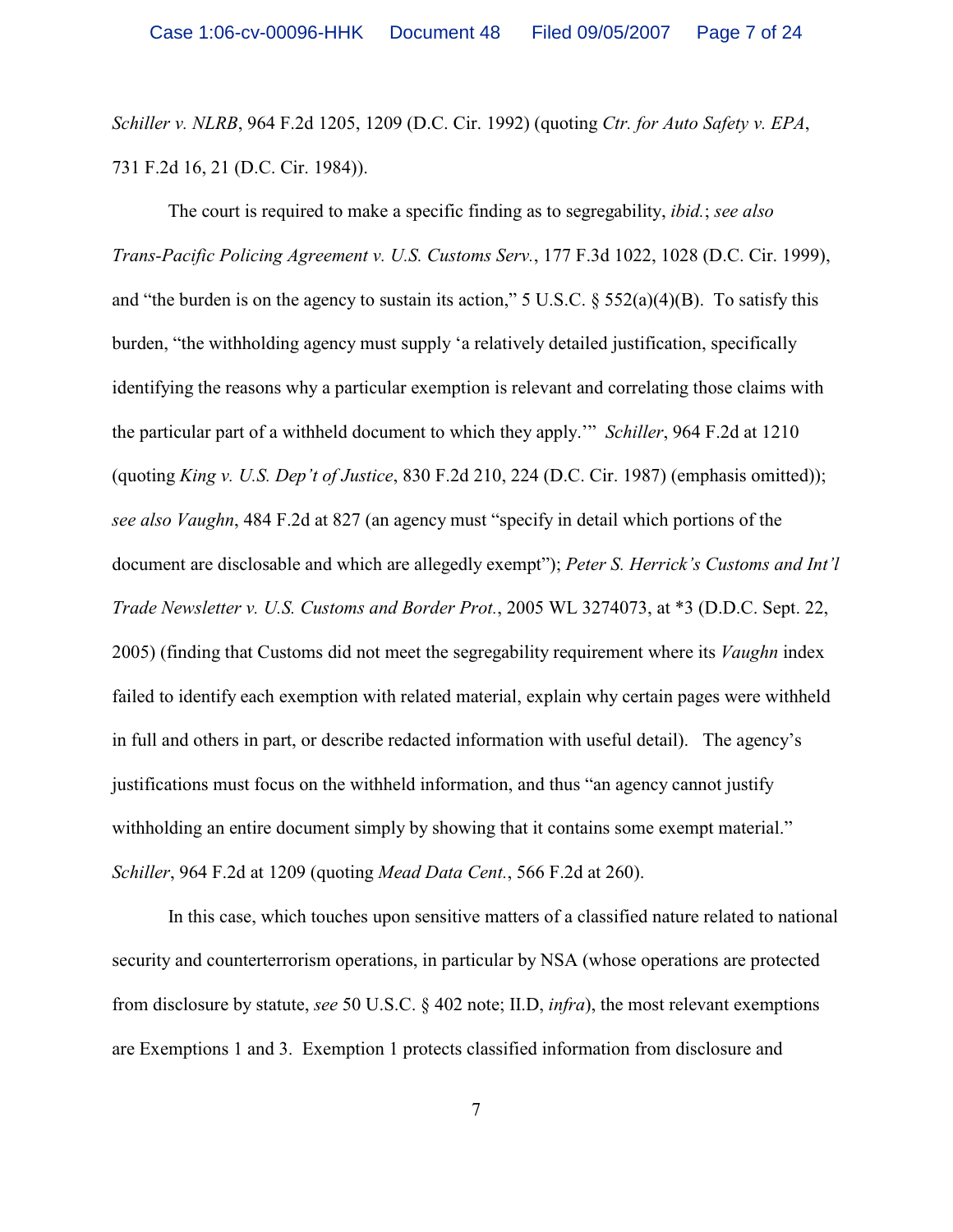Exemption 3 protects matters exempted by statutes other than FOIA.  $5 \text{ U.S.C.} \$  $552(b)(1), (3)$ .

Additionally, because plaintiffs' requests seek information regarding DOJ's deliberations and legal analyses regarding the potential propriety or impropriety of proposed surveillance actions, Exemption 5 (which protects information that is privileged, i.e., "would not be available by law to a party other than an agency in litigation with the agency," *id.* § 552(b)(5)) is also of central importance. These exemptions warrant a brief initial discussion.

### **C. Exemption 1**

Exemption 1 protects information "(A) specifically authorized under criteria established by an Executive order to be kept secret in the interest of national defense or foreign policy [which is (B)] in fact properly classified pursuant to such Executive order." *Id.* § 552(b)(1). As recently summarized by this court, judicial review under this exemption is limited, but not insignificant:

While an agency's declarations setting forth the reasons that information falls within this exemption are entitled to substantial weight, they must nevertheless afford the requester an ample opportunity to contest, and the court to review, the soundness of the withholding. *Campbell v. Dep't of Justice*, 164 F.3d 20, 30 (D.C. Cir. 1998) (observing that "deference is not equivalent to acquiescence"); *Goldberg v. Dep't of State*, 818 F.2d 71, 76–77 (D.C. Cir. 1987) (noting that Exemption 1 does not relieve the courts of their "independent responsibility" to review the agency's decision).

Therefore, to justify summary judgment, an agency affidavit invoking Exemption 1 must provide "detailed and specific" information demonstrating both why the material has been kept secret and why such secrecy is allowed by the terms of an existing executive order. *Campbell*, 164 F.3d at 30; *King*, 830 F.2d at 217. If the declarations provide the requisite specificity, however, and are neither contradicted by other record evidence nor contaminated by indications of bad faith, the reviewing court should not ordinarily second-guess the agency's judgment. *Miller v. Casey*, 730 F.2d 773, 776 (D.C. Cir. 1984) ([stating that courts] must "accord substantial weight to an agency's affidavit concerning the details of the classified status of the disputed record[]"). Instead, the court must recognize that the executive branch departments responsible for national security and national defense have unique insights and special expertise concerning the kind of disclosures that may be harmful. *See Krikorian v. Dep't of State*, 984 F.2d 461, 464 (D.C. Cir. 1993); *Salisbury v. United States*, 690 F.2d 966, 970 (D.C. Cir. 1982); *Military*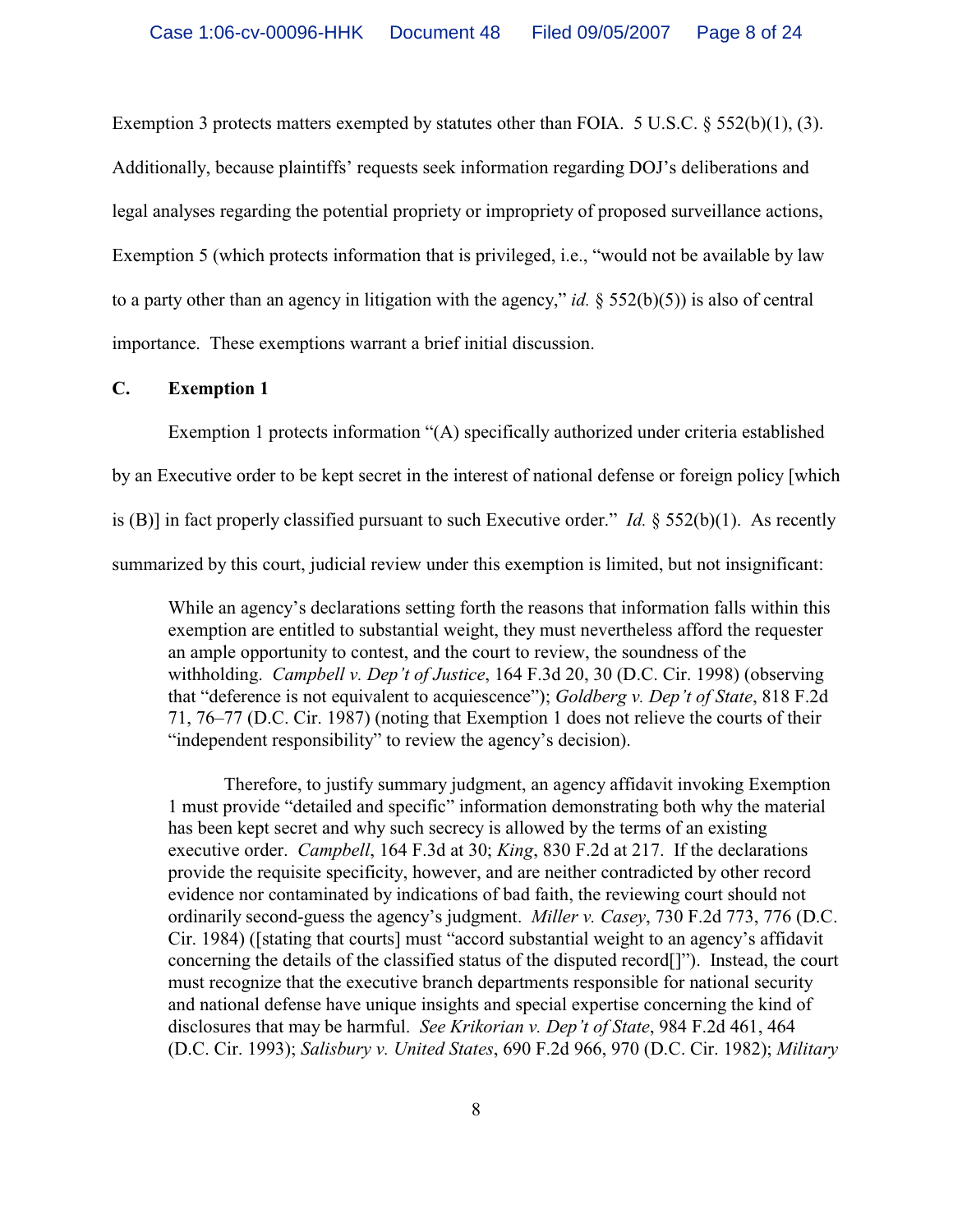*Audit Project v. Casey*, 656 F.2d 724, 738 (D.C. Cir. 1981). In other words, while a court is ultimately to make its own decision, that decision must take seriously the government's predictions about the security implications of releasing particular information to the public, at least where those predictions are sufficiently detailed and do not bear any indicia of unreliability.

*American Civil Liberties Union v. FBI*, 429 F. Supp. 2d 179, 187–88 (D.D.C. 2006).

### **D. Exemption 3**

Exemption 3 of FOIA covers records that are "specifically exempted from disclosure by statute ..., provided that such statute" either "(A) [requires withholding] in such a manner as to leave no discretion on the issue," or "(B) establishes particular criteria for withholding or refers to particular types of matters to be withheld." 5 U.S.C. § 552(b)(3); *see also Senate of Puerto Rico v. U.S. Dep't of Justice*, 823 F.2d 574, 582 (D.C. Cir. 1987). To justify withholding information pursuant to this exemption, the withholding agency "must point to an appropriate nondisclosure statute" and must also "demonstrate that the withheld materials are covered by that particular statute." *People for the Am. Way Found. v. NSA*, 462 F. Supp. 2d 21, 28 (D.D.C. 2006) (citing *CIA v. Sims*, 471 U.S. 159, 167 (1985)); *see also Ass'n of Retired R.R. Workers v. U.S. R.R. Ret. Bd.*, 830 F.2d 331, 334–38 (D.C. Cir. 1987) (discussing test to be applied pursuant to Exemption 3 and requiring reviewing courts to determine whether "the information sought after falls within the boundaries of the non-disclosure statute"). This exemption "differs from other FOIA exemptions in that its applicability depends less on the detailed factual contents of specific documents; the sole issue for decision is the existence of a relevant statute and the inclusion of withheld material within the statute's coverage." *Fitzgibbon v. CIA*, 911 F.2d 755, 761–62 (D.C. Cir. 1990) (quoting *Ass'n of Retired R.R. Workers*, 830 F.2d at 336); *Krikorian*, 984 F.2d at 465–66 (courts "do not closely scrutinize" Exemption 3 claims but should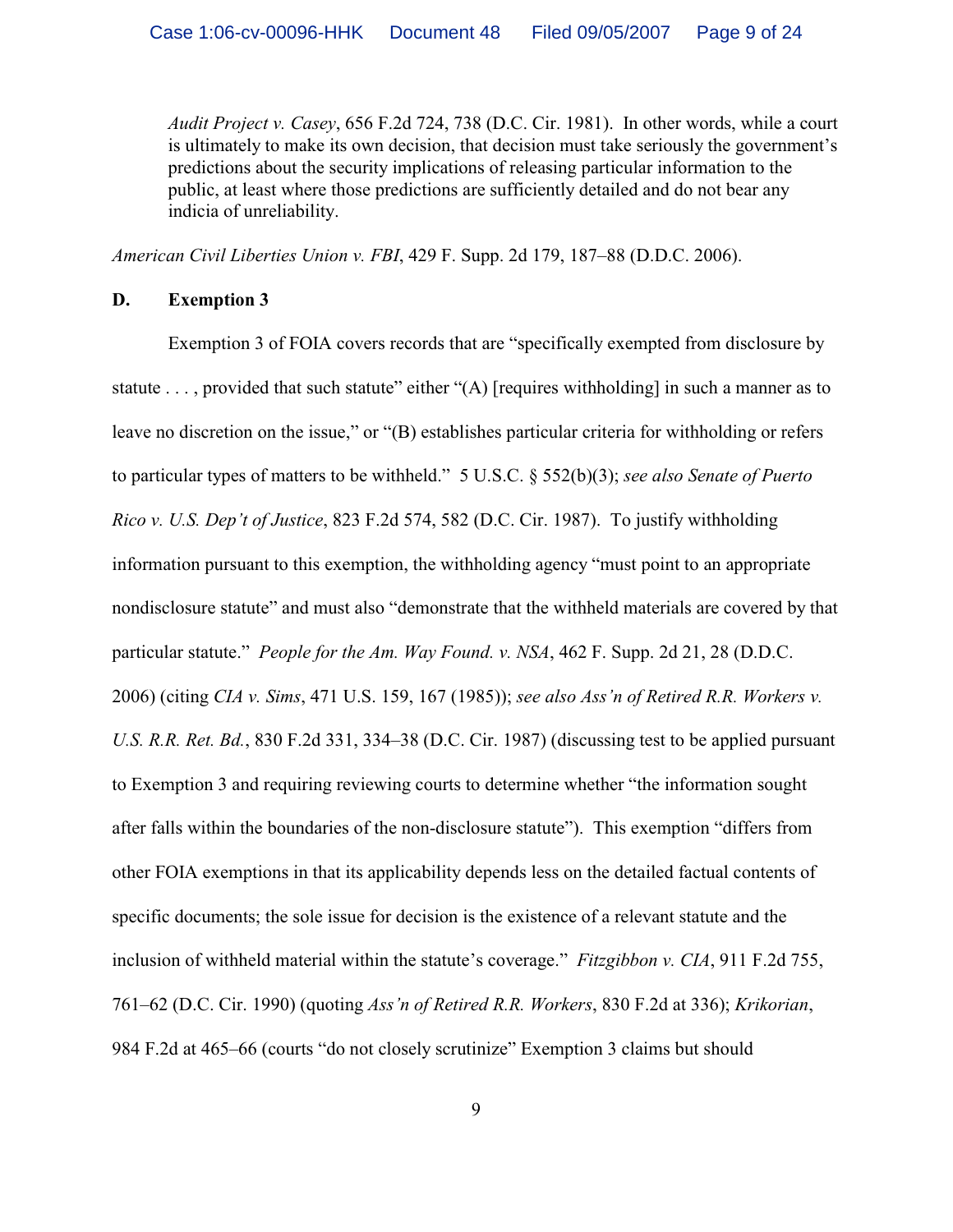nonetheless assess "whether the document falls within [the] statute" relied upon by the agency). Thus an agency may justify its withholdings under this exemption in general terms, without necessarily proceeding on a document-by-document basis, so long as the justification sufficiently demonstrates that the material withheld is exempt. The court must give a measure of deference to agency affidavits in this regard. *Fitzgibbon*, 911 F.2d at 762. These differences notwithstanding, a reviewing court must still assure itself that the material withheld is actually exempted by the claimed statute, *Am. Way Found.*, 462 F. Supp. 2d at 28; *Krikorian*, 984 F.2d at 465–66, and that the exempt material cannot be segregated from non-exempt material appearing in the same records, *Assassination Archives and Research Ctr. v. CIA*, 334 F.3d 55, 57–58 & n.3 (D.C. Cir. 2003) (noting applicability of segregability analysis in Exemption 3 context); *Schiller*, 964 F.2d at 1209 (stating that "[t]he 'segregability' requirement applies to all [§ 552] documents and all exemptions" in the Act).

Here, DOJ contends that the withheld documents are protected from disclosure by various statutes, two in particular: First, § 1011 of the Intelligence Reform and Terrorism Prevention Act of 2004, Pub. L. No. 108-458, 118 Stat. 3638 (Dec. 17, 2004), codified at 50 U.S.C. § 403-1(i)(1), requires the Director of National Intelligence to "protect intelligence sources and methods from unauthorized disclosure." This statute, DOJ argues, falls within the exemption. *See Gardels v. CIA*, 689 F.2d 1100, 1103 (D.C. Cir. 1982) (discussing predecessor statute applicable to the CIA, which provided that "the Director of Central Intelligence shall be responsible for protecting intelligence sources and methods from unauthorized disclosure"); *Fitzgibbon*, 911 F.2d at 761 ("There is thus no doubt that [the predecessor CIA statute] is a proper exemption statute under exemption 3.").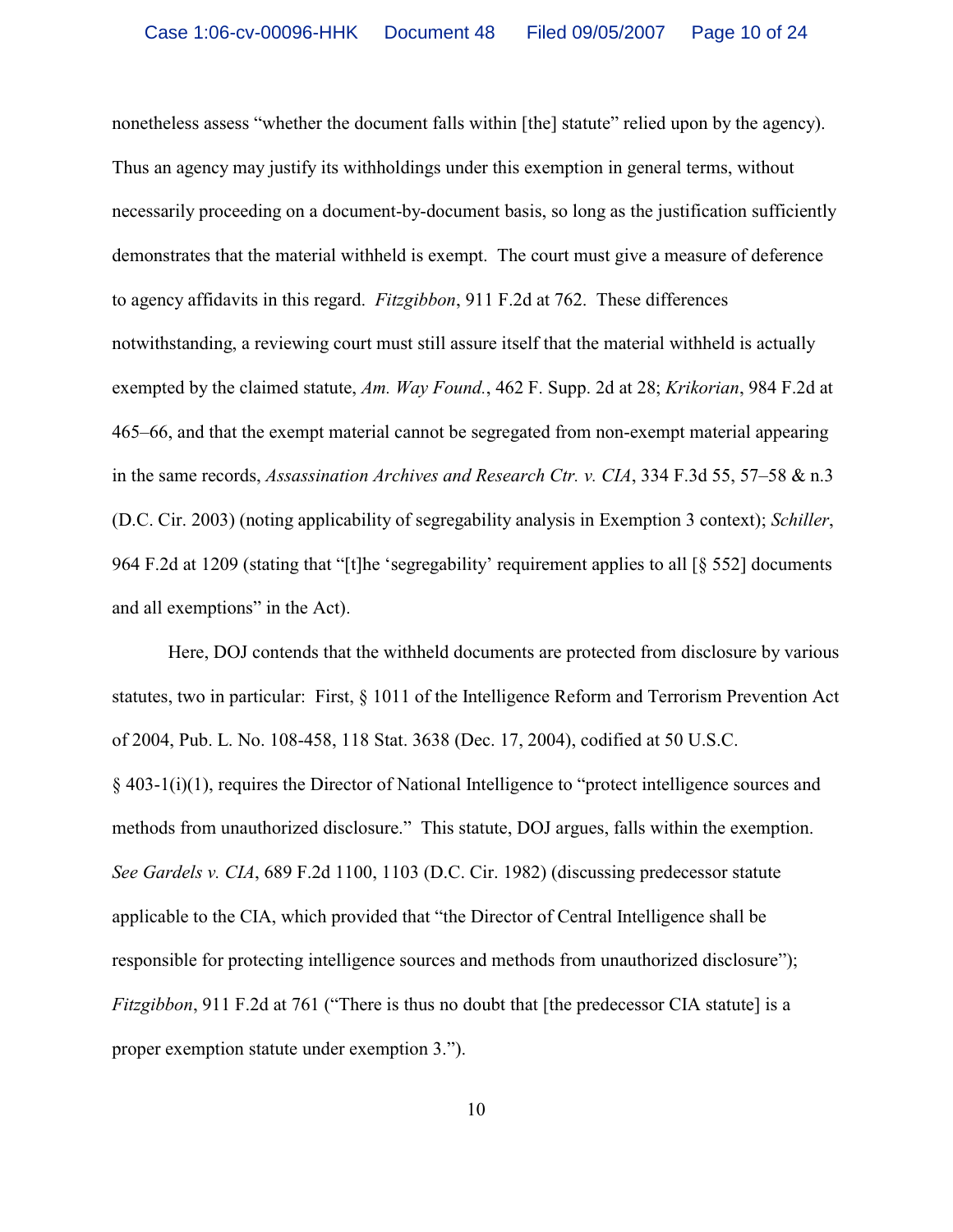Second, § 6 of the National Security Agency Act of 1959, Pub. L. No. 86-36, § 6, 73 Stat.

63, 64, codified at 50 U.S.C. § 402 note, provides:

[N]othing in this Act or any other law . . . shall be construed to require the disclosure of the organization or any function of the National Security Agency, of any information with respect to the activities thereof, or of the names, titles, salaries, or number of persons employed by such agency.

*Ibid.* This statute qualifies for FOIA protection pursuant to Exemption 3. *See Founding Church*

*of Scientology, Inc. v. NSA*, 610 F.2d 824, 828 (D.C. Cir. 1979); *Hayden v. NSA*, 608 F.2d 1381,

1389 (D.C. Cir. 1979).

# **E. Exemption 5**

As previously noted, Exemption 5 protects "inter-agency or intra-agency memorandums

or letters which would not be available by law to a party other than an agency in litigation with

the agency." 5 U.S.C.  $\S$  552(b)(5). The protections of this exemption encompass various

privileges, such as the so-called "deliberative process" privilege and the attorney-client privilege.

Again, this court provided a concise summary of this exemption in *ACLU v. FBI*:

This provision has long been interpreted to include a deliberative process privilege . . . . [The privilege] shields from disclosure records the government demonstrates to be both ""predecisional" — that is, "generated before the adoption of an agency policy" — and "'deliberative," — that is, "reflect[ive][of] the give-and-take of the consultative process." [*Coastal States Gas Corp. v. Dep't of Energy*, 617 F.2d 854, 866 (D.C. Cir. 1980).] "The exemption thus covers recommendations, draft documents, proposals, suggestions, and other subjective documents which reflect the personal opinions of the writer rather than the policy of the agency." [*Ibid.*] "Factual material is not protected under the deliberative process privilege unless it is 'inextricably intertwined' with the deliberative material." *Judicial Watch, Inc. v. Dep't of Justice*, 432 F.3d 366, 372 (D.C. Cir. 2005) (quoting *In re Sealed Case*, 121 F.3d 729, 737 (D.C. Cir. 1997) (per curiam)). "To establish that a document is predecisional, the agency need not point to an agency final decision, but merely establish what deliberative process is involved, and the role that the documents at issue played in that process." *Judicial Watch v. Export-Import Bank*, 108 F. Supp. 2d 19, 35 (D.D.C. 2000). The exemption also covers material that would fall within the attorney-client privilege. *See Nat'l Labor Relations Bd. v. Sears, Roebuck*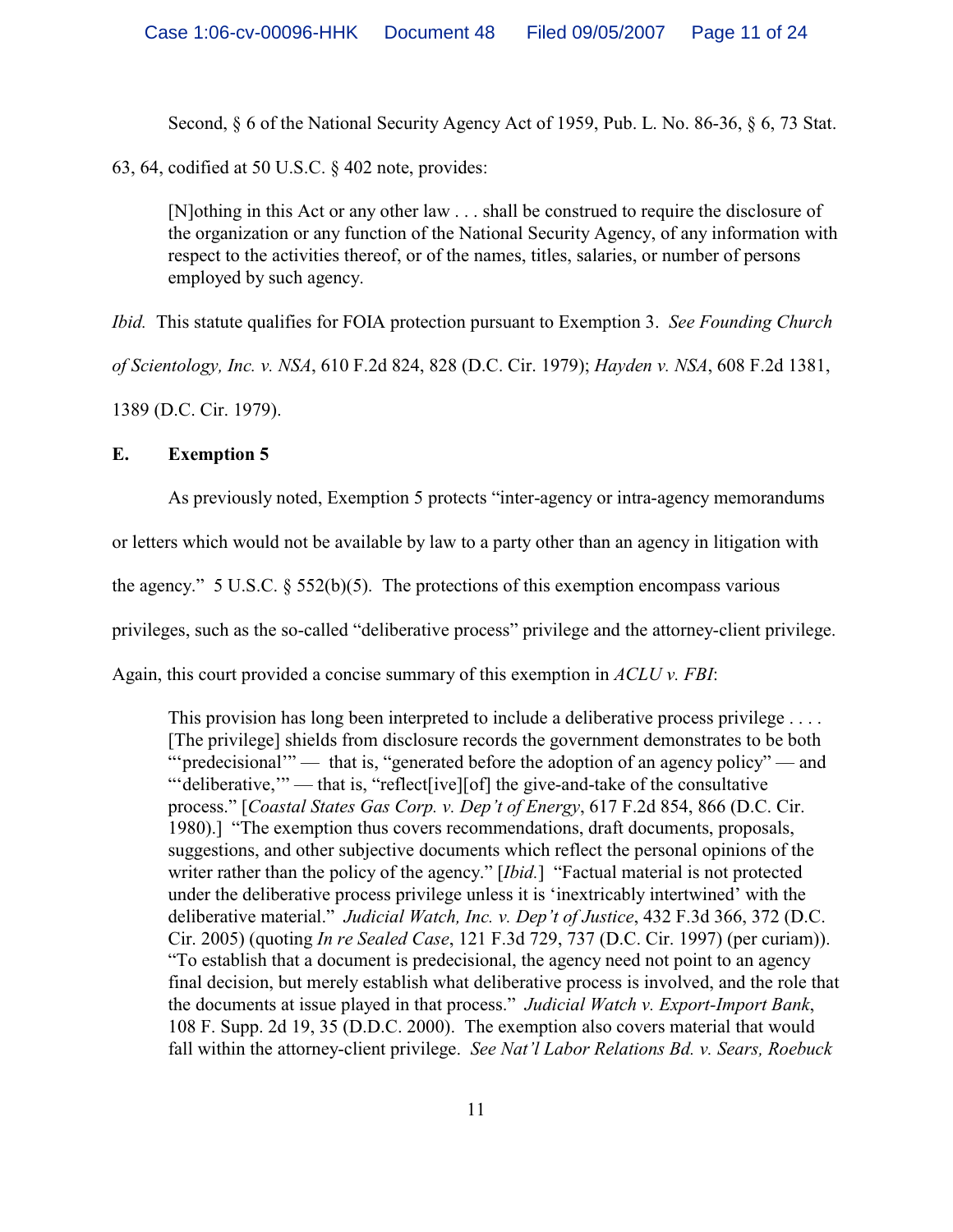*& Co.*, 421 U.S. 132, 149, 95 S. Ct. 1504, 44 L. Ed. 2d 29 (1975); *see also Renegotiation Bd. v. Grumman Aircraft Eng'g Corp.*, 421 U.S. 168, 184, 95 S. Ct. 1491, 44 L. Ed. 2d 57 (1975).

*ACLU v. FBI*, 429 F. Supp. 2d at 190. The agency invoking Exemption 5 must "'establish[ ] its right to withhold evidence from the public . . . . [C]onclusory assertions of privilege will not suffice to carry" the agency's burden. *Senate of Puerto Rico*, 823 F.2d at 585 (quoting *Coastal States*, 617 F.2d at 861).

Even where material is predecisional or protected by the attorney-client privilege when it is created, it may lose the protection of the privilege if that material "is adopted, formally or informally, as the agency position on an issue or is used by the agency in its dealings with the public." *Coastal States*, 617 F.2d at 866; *see also Nat'l Council of La Raza v. Dep't of Justice*, 411 F.3d 350, 360 (2d Cir. 2005); *Falcone v. IRS*, 479 F. Supp. 985, 990 (E.D. Mich. 1979) (stating that adopted documents are not protected by the attorney-client privilege, and noting that "broad attorney-client privilege would permit legal opinions, recognized as authoritative interpretations within the agency, to be hidden from the public. Further, it is clear that the purpose of the privilege is not to protect communications which are statements of policy and interpretations adopted by the agency."). Thus, "an agency will not be permitted to develop a body of 'secret law,' used by it in the discharge of its regulatory duties and in its dealings with the public, but hidden behind a veil of privilege, because it is not designated as 'formal,' 'binding,' or 'final.'" *Coastal States*, 617 F.2d at 867; *see also Taxation With Representation*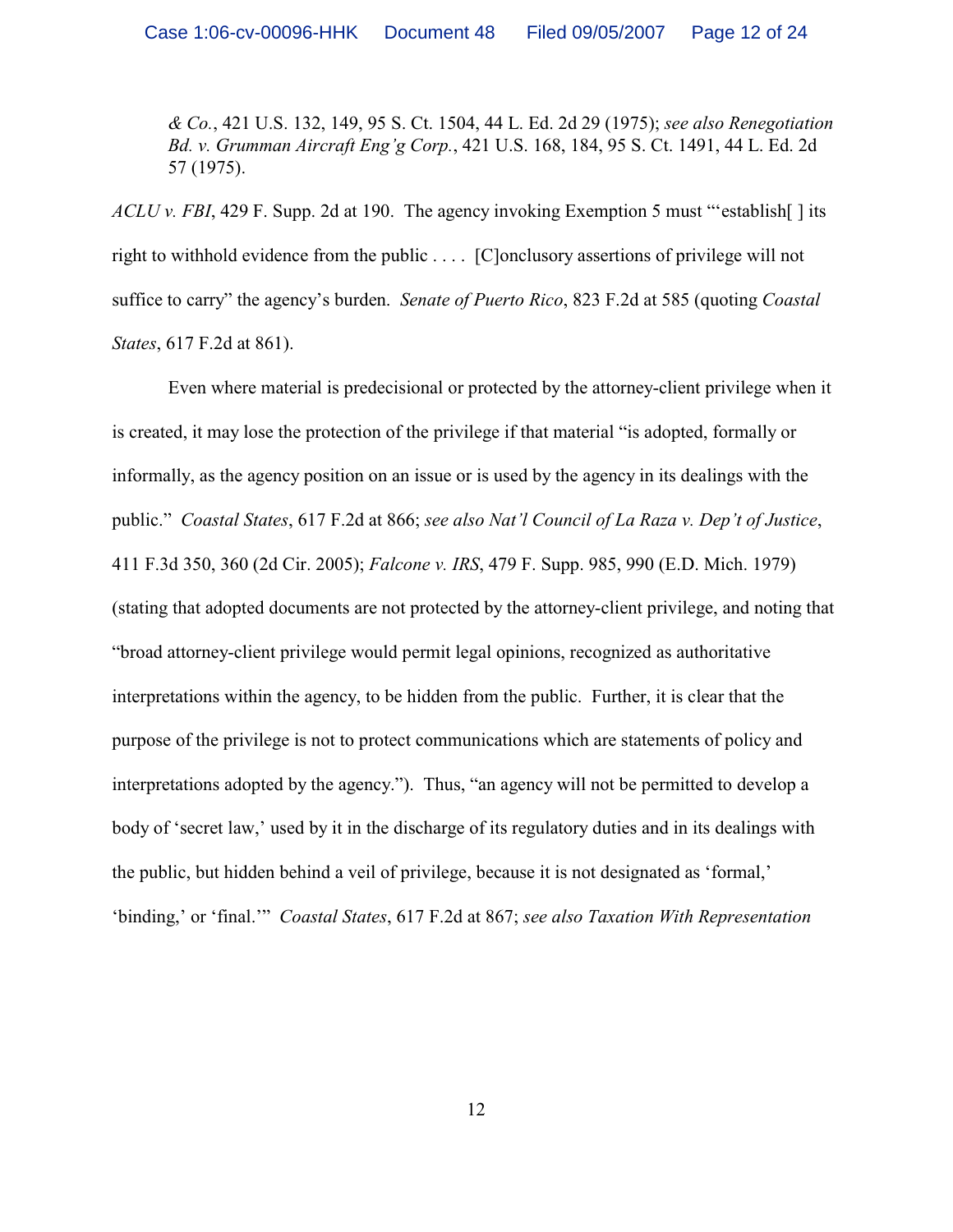*Fund v. IRS*, 646 F.2d 666, 677 (D.C. Cir. 1981) (Exemption 5 does not "protect communications that implement an established policy of an agency").<sup>6</sup>

#### **III. ANALYSIS**

DOJ seeks summary judgment, contending that its withholdings (and the explanations offered for those withholdings) are proper and that most of the information requested is classified. EPIC contends that DOJ's justifications for withholding are either improper or insufficiently justified and requests that the court order *in camera* review of the withheld documents to verify that DOJ has appropriately withheld the information in question. The court will address the withholdings on a department-by-department basis. In assessing a given department's withholdings, the court's analysis will roughly track the declaration(s) filed by the department's representative(s).<sup>7</sup>

### **A. OLC**

OLC has divided its withheld documents into six categories: (1) records related to the TSP reauthorization process; (2) Category "B," which is described only in the classified submissions; (3) records related to targets of TSP; (4) Category "D," another classified category;

The privilege is not waived, however, where an agency has adopted only the *conclusions* <sup>6</sup> of a particular document. "Mere reliance on a document's conclusions does not necessarily involve reliance on a document's analysis; both will ordinarily be needed before a court may properly find adoption or incorporation by reference." *La Raza*, 411 F.3d at 358; *see also Afshar v. Dep't of State*, 702 F.2d 1125, 1143 n.22 (D.C. Cir. 1983) (noting that "[i]f the agency merely carried out the recommended decision without explaining its decision in writing, we could not be sure that the memoranda accurately reflected the decisionmaker's thinking").

 $\alpha$ <sup>7</sup> Throughout this opinion, the court uses the term "department" generically to refer both to divisions of DOJ and to executive agencies (i.e., NSA).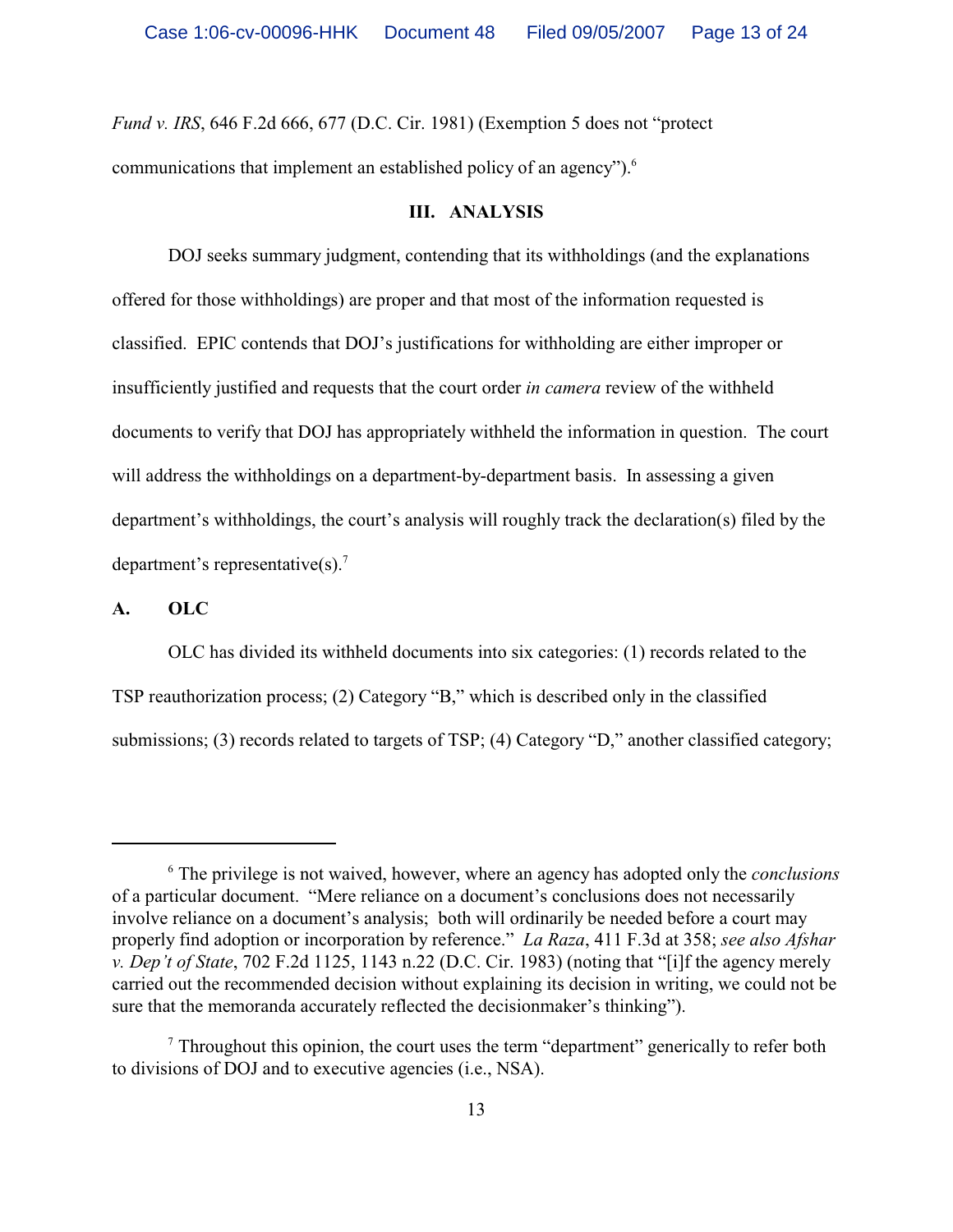(5) records relating to OLC legal opinions; and (6) briefing materials and talking points. *See generally* Bradbury Decl.

#### **1. Records Related To The TSP Reauthorization Process**

Prior to and as of September 2006, TSP expired approximately every forty-five days unless it was then reauthorized by the President. This reauthorization process involved consultation with the Attorney General and officials at OLC, and OLC has withheld documents relating to its involvement in that process. Within this category of records, OLC has identified two subcategories: (1) drafts and notes of OLC staff, and (2) documents directly related to the reauthorization. As to the former, EPIC does not challenge the withholding of drafts, and the "notes" identified in the Bradbury declaration and DOJ's/OLC's *Vaughn* index have been withheld appropriately pursuant to Exemption 5. The court is satisfied that these "notes" and drafts are protected by the attorney-client and the deliberative process privileges. Summary judgment is warranted, therefore, regarding the following records: OLC 34, 67, 74, 7, 93 and 101; ODAG 10, 17, 18, 19, 48, and 65; and OIPR 141.

 The court declines to grant summary judgment, however, regarding the document identified as FBI 7. The Bradbury Declaration explains that this document "contain[s] classified information regarding the terms of the President's authorization of the TSP, which, if disclosed would compromise the effectiveness of the Program to the detriment of national security." Bradbury Decl. ¶ 32. While the court does not doubt that this statement is accurate, it does not substantiate the determination to withhold the document in full. Specifically, OLC's explanation fails to justify the department's determination that the information therein cannot be segregated from nonexempt information. *See Schiller*, 964 F.2d at 1209; *ACLU*, 429 F. Supp. 2d at 187–88.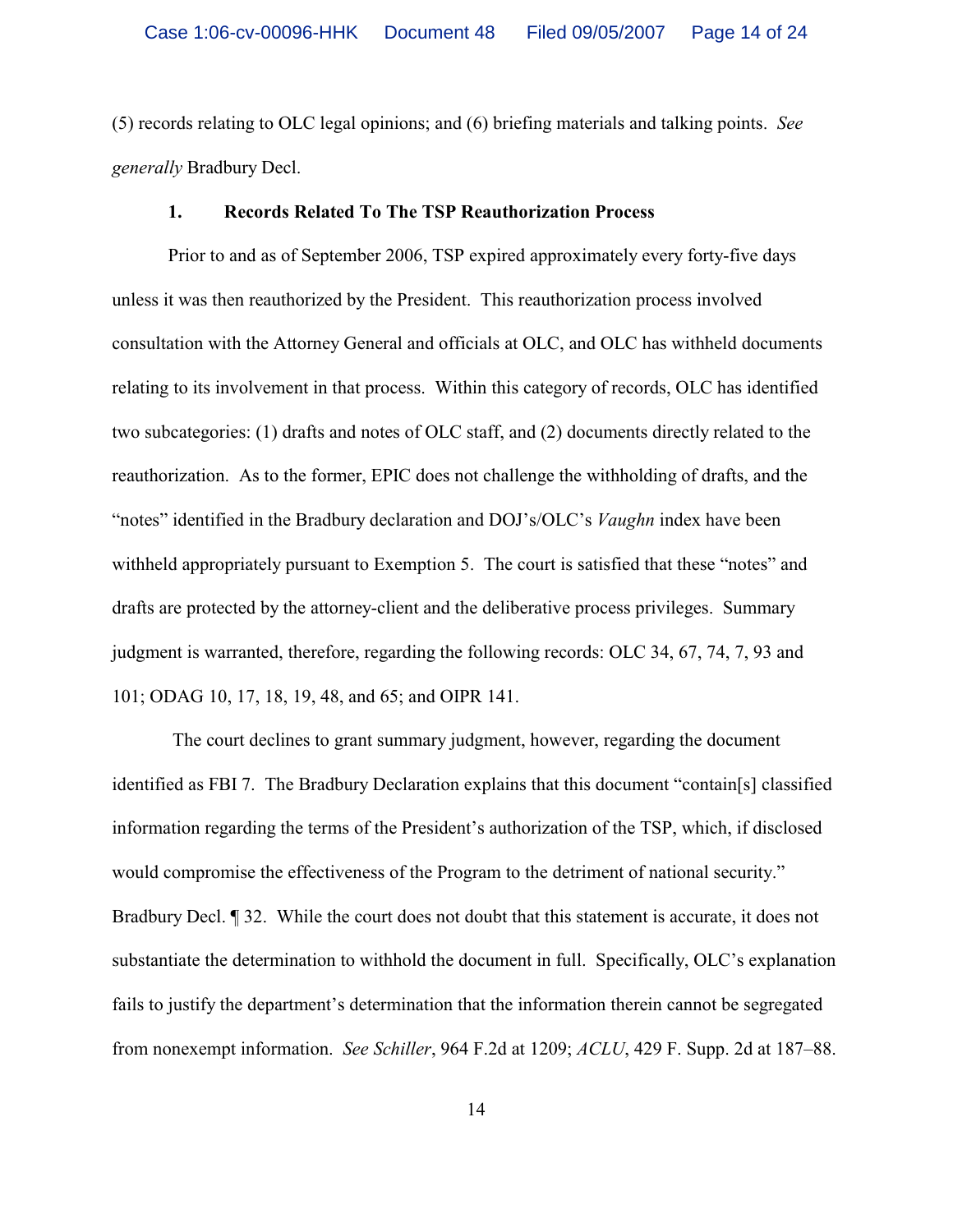OLC justifies its withholding of "documents directly related" to TSP reauthorization in its classified submissions. As with FBI 7, while the records in this category undoubtedly contain classified information, the court cannot assess whether the documents have, in their entirety, been correctly deemed classified. $8$  Nor is the court satisfied with OLC's segregability determination, which is too vague and general to be useful for the court's purposes. The court therefore will require further submissions regarding these documents.

### **2. Categories B And D**

The records belonging to categories B and D have been withheld justifiably for the reasons articulated in the classified portions of the Bradbury declaration. The court grants summary judgment regarding these records. In addition, OLC need not reveal the number of pages of documents belonging to these categories.<sup>9</sup>

### **3. Records Related To Targets Of TSP**

A fourth category of records — those related to targets of TSP — may have been withheld properly. These records involve two types of documents: (1) documents related to the criteria used for targeting and the appropriateness of targeting certain groups of individuals under TSP; and (2) documents containing reporting with respect to the intelligence successes achieved through the use of the TSP. The information specified above is exempt under Exemption 1

<sup>&</sup>lt;sup>8</sup> Here, as elsewhere in this memorandum, sensitivity to maintaining the secrecy of classified matters and information requires the court to limit the breadth and depth of its discussion.

<sup>&</sup>lt;sup>9</sup> This grant of summary judgment comes with one caveat. In the further submissions which DOJ shall provide in this matter, DOJ also is ordered to provide a satisfactory explanation why the headings setting forth the general descriptions (i.e., the titles) of categories B and D have been redacted in the unclassified version of the Bradbury Declaration.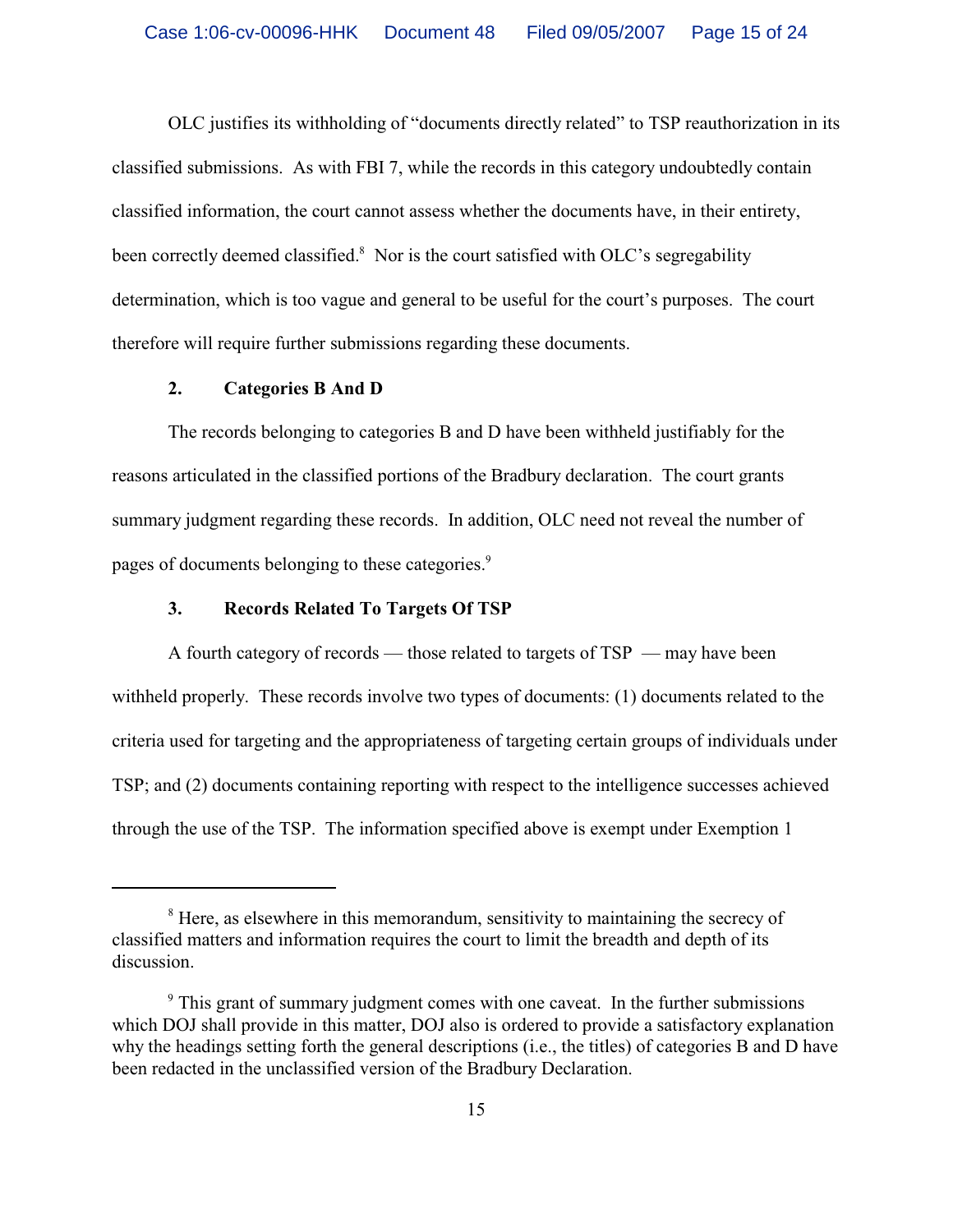and/or 3, as is the number of pages of documents falling within this category. In addition, many, if not all, documents in this category may be protected by the deliberative process privilege. *See* Bradbury Decl. ¶ 53. The court is not satisfied, however, with OLC's explanation why any of these records do not contain information that is reasonably segregable from the exempt information therein. Indeed, because the language used by OLC is both vague and expansive, the court is not in a position to determine segregability at all, for the simple reason that the court has no way of knowing what any of the records in this category actually are. Nor, therefore, is the court empowered to determine whether the records are protected by the deliberative process privilege. All the court can surmise is the nature of a *portion* of what these records *contain*, and that is simply not sufficient for purposes of summary judgment. *See Schiller*, 964 F.2d at 1209 (stating that "an agency cannot justify withholding an entire document simply by showing that it contains some exempt material"). OLC is required to further identify the individual records in question and to justify, in a far more document-specific fashion, its withholding of these records.

### **4. Records Related To OLC Legal Opinions**

For similar reasons, OLC's justifications for withholding various records related to OLC legal opinions are insufficient. OLC has divided this category into three subcategories: (1) final OLC memoranda, (2) drafts, notes, and comments by OLC staff, and (3) e-mail and fax correspondence to and from OLC. DOJ relies predominantly on Exemption 5 to justify its withholding of these records. Upon review of these justifications, the court concludes that the latter two categories are either uncontested or exempt. OLC has sufficiently identified the predecisional and deliberative aspects of these records.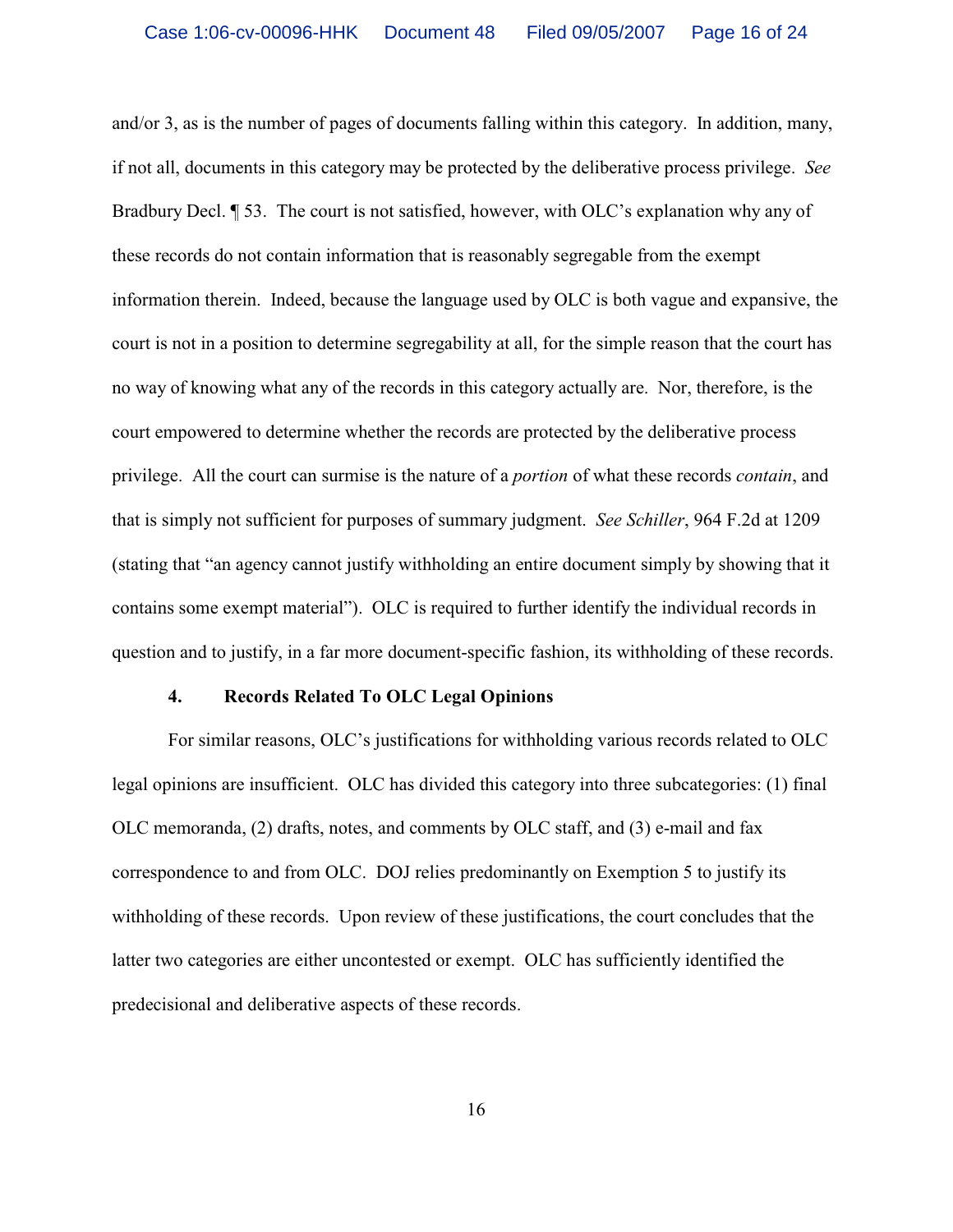As to the "final" memoranda, however, OLC's withholding justifications are inadequate. First, as with other records at issue in this case, OLC's submissions do not even sufficiently identify the universe of documents within this category, apart from noting that they are "final" memoranda related to TSP. And while it is appears likely that many of these documents are protected under exemption 5 (because they are privileged as deliberative or as attorney-client communications), the court is powerless to reach that conclusion. Though in his declaration, Bradbury says in passing that all these memoranda are "predecisional," the court has no way to assess that claim apart from its naked assertion. *Coastal States*, 617 F.2d at 861 ("conclusory assertions of privilege will not suffice to carry" the agency's burden). Nor is the court able to assess whether these documents may have been adopted after-the-fact as expressing the government's position on the issues they address. *See id.* at 867. Moreover, the conclusory nature of OLC's segregability determination prevents the court from conducting a meaningful review of the withholdings in that regard. *See Schiller*, 964 F.2d at 1209; *ACLU*, 429 F. Supp. 2d at 187–88. While the court is certainly sensitive to the government's need to protect classified information and its deliberative processes, essentially declaring "because we say so" is an inadequate method for invoking Exemption 5.<sup>10</sup>

The court also notes that it sees no reason whatsoever to sanction OLC's withholding of the numbers of documents and pages falling within this category. The notion that the threat that lawyers at OLC will be inhibited in the free exchange of recommendations, advice and analysis if

 $10$  OLC's invocation of Exemptions 1 and 3 fares no better. Again, the court lacks the information necessary to conduct even the most deferential review of the documents in question and their connection to classified information. *See Schiller*, 964 F.2d at 1209; *ACLU*, 429 F. Supp. 2d at 187–88.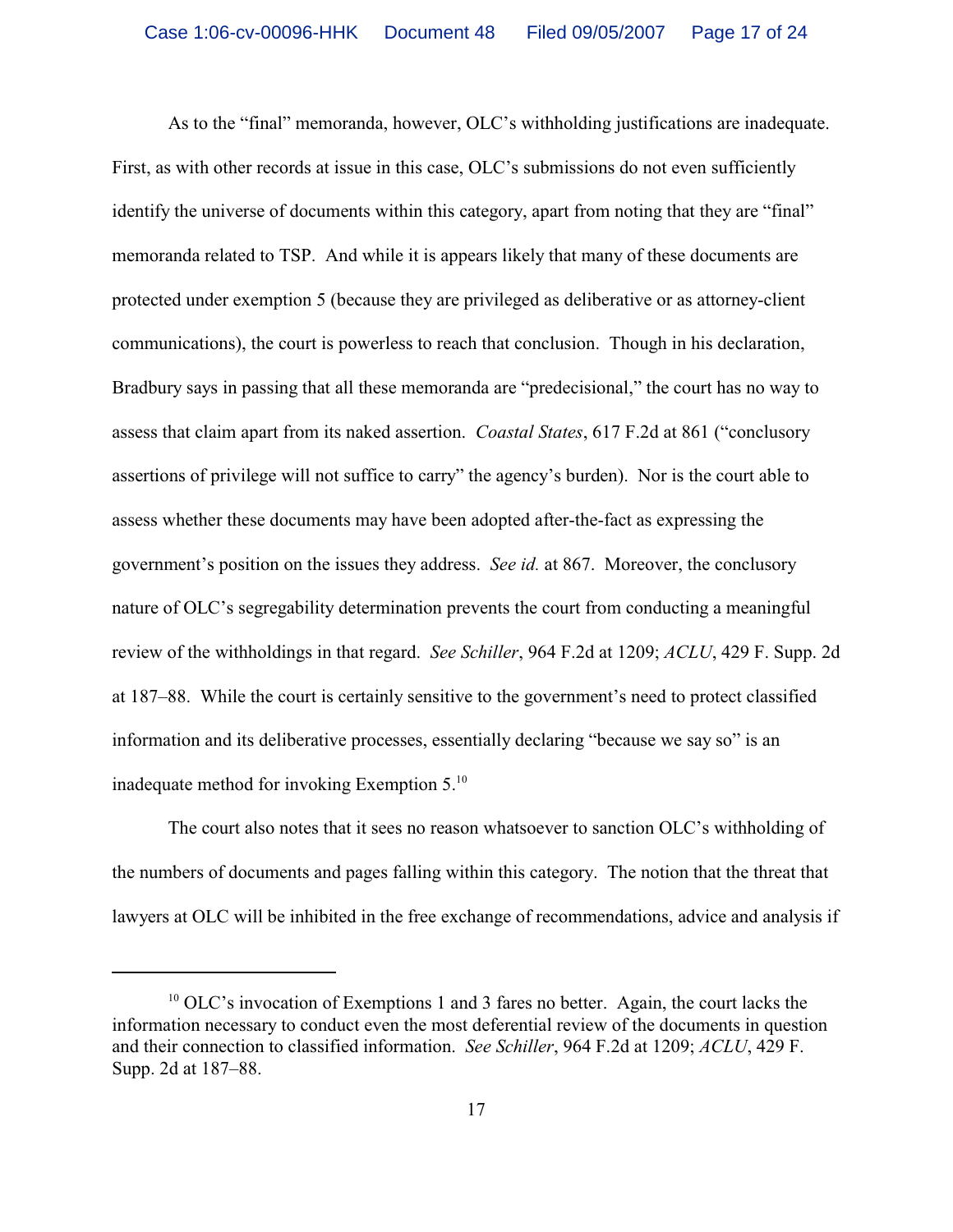they knew that the number of pages they use to express themselves could be disclosed to the public is implausible, and DOJ's assertion that revealing the volume of final memoranda in OLC's possession related to TSP and similar activities will somehow reveal the actual scope and/or the workings of the government's classified surveillance activities has no foundation in the record. The court is open to being persuaded in this regard, but the current submissions are insufficient.

# **5. Briefing Materials And Talking Points**

OLC has also withheld, pursuant to Exemption 5, records it identifies as "briefing materials" and "talking points" relevant to plaintiffs' requests. Here, while the court is in a slightly better position to assess OLC's claims that these documents are predecisional, it still lacks the information necessary to determine whether these materials have been relied upon or adopted as official positions after their preparation. Indeed, the likelihood of such adoption is particularly high in the case of "talking points," and the distinction between such records and "briefing materials" is, at best, slim. $11$ 

### **6. OLC 95, 153–99**

Finally, OLC has withheld documents designated in its *Vaughn* index as OLC 95 and OLC 153–99. The court cannot find reference to these documents anywhere in DOJ's

 $11$  The court grants summary judgment regarding the withholding of OLC 117/FBI 18, a letter written by Senator J.D. Rockefeller seeking information regarding operational details of TSP. Plaintiffs do not appear to object to the withholding of this document, and it is exempt, in any event.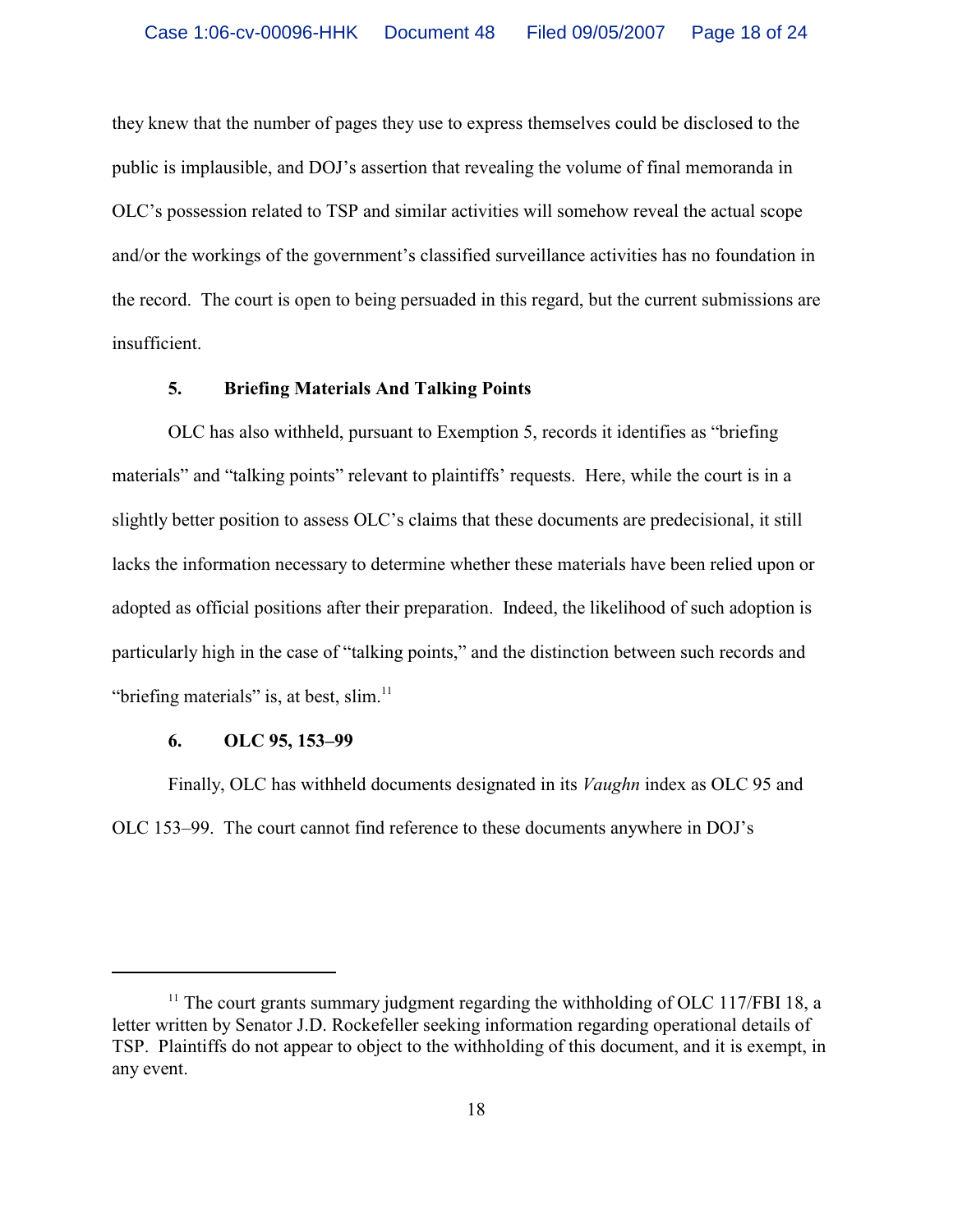submissions outside of the index itself and will therefore require further detailed explanation regarding them.<sup>12</sup>

#### **B. ODAG**

Apparently acting on behalf of OAG, ODAG has withheld five categories of documents: (1) ODAG 36, (2) ODAG 59, and (3) ODAG 64, which constitute classified filings, drafts of filings, and internal deliberative exchanges and attorney notes considering such filings made in federal courts when criminal defendants have sought information regarding whether they are or were targets of NSA surveillance; (4) ODAG 39, which is a draft document for which summary judgment is appropriate; and (5) ODAG 37, a memorandum described in classified portions of the Declaration of J. Patrick Rowan. Def.'s Ex. G ¶¶ 24–26.

As to ODAG 36, 59, and 64, the court again finds itself in the position of being certain that some documents and portions of documents within a category of documents are exempt from disclosure but also lacking sufficient information to determine what the universe of documents within that category actually is, much less which portions of the documents are exempt and which are not. ODAG informs the court that some documents within these three categories are classified filings in cases wherein criminal defendants have requested information regarding NSA surveillance of their activities. Because these documents are justifiably classified, Rowan Decl. ¶ 17, they are exempt. But these filings are not identified separately from the other documents in the categories labeled ODAG 36, 59, and 64. Nor is the court empowered to

 $12$  It is possible that the error in this regard is the court's. If that is the case, DOJ may simply refer the court to the relevant sections of its initial submissions.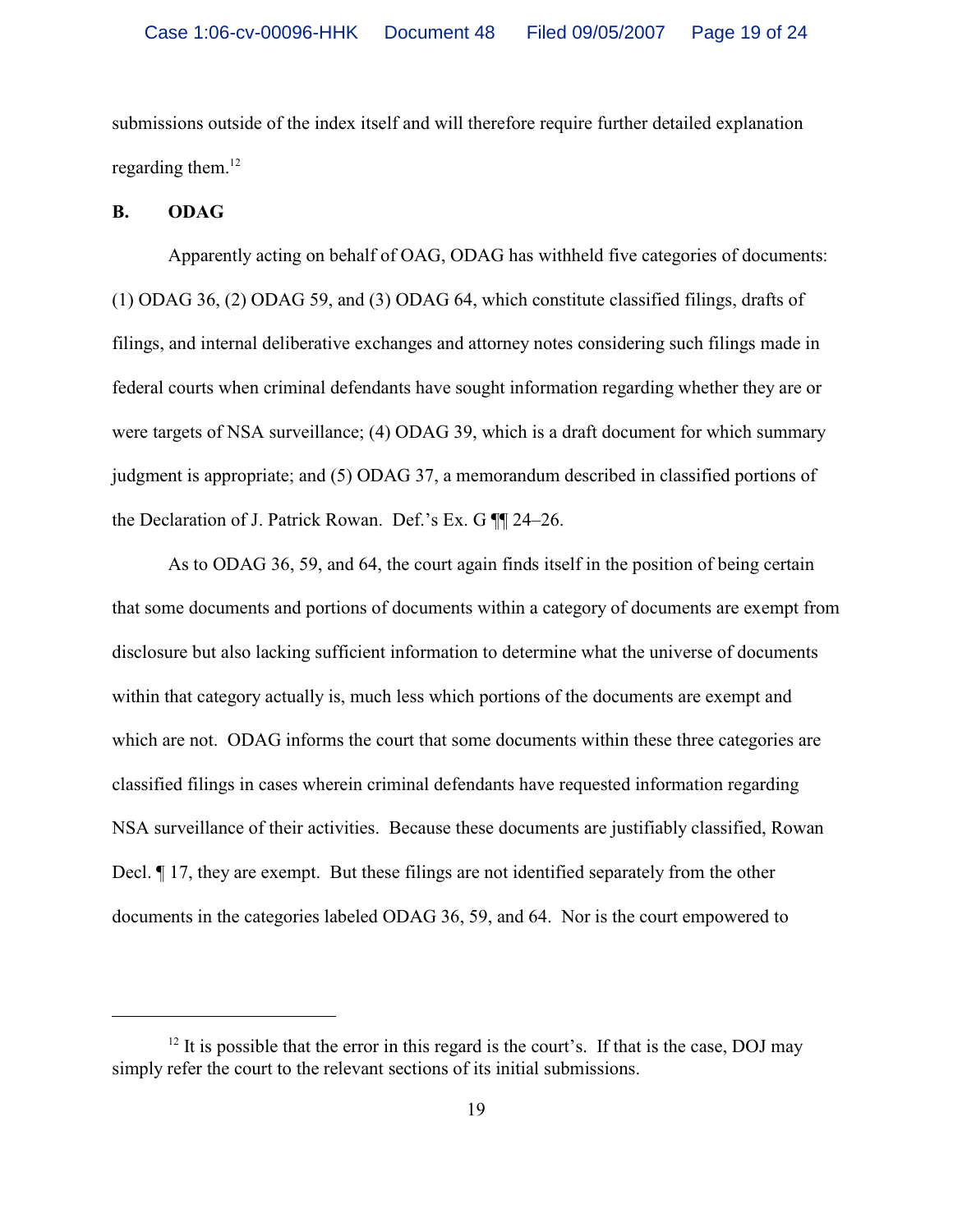determine which documents within these categories are notes, drafts, and the like protected by Exemption 5.

In his declaration, Rowan states that "[e]ach of the documents in these categories of records was *created in response* to a request from a particular defendant seeking information as to whether he was the subject of surveillance under the TSP." *Ibid.* (emphasis added). This statement does not inform the court what each document in the category *is*, but only that each document is related to a request from a criminal defendant. It stands to reason that the vast majority, if not all, of the relevant documents are either (a) exempt classified filings or (b) deliberative drafts and exchanges regarding these filings, which are both classified and protected by Exemption 5. But the court cannot *conclude* that this is the case without further clarification from ODAG. *See id.* ¶ 21 (stating that "*to the extent* these documents are drafts or inter- or intraagency deliberative exchanges . . . they cannot be disclosed" (emphasis added)), ¶ 22 (stating that "*many of the responsive documents* contain information that must be withheld to prevent an unwarranted invasion of personal privacy" (emphasis added)), ¶ 23 (stating that "[*t*]*o the extent* the documents identify particular law enforcement agents or others . . . investigating . . . terrorism," and "to the extent that information of this type appears in the responsive documents it is also withheld under FOIA Exemption Seven" (emphasis added)). The court will deny DOJ's motion for summary judgment in this regard and require the submission of a complete, document-by-document *Vaughn* index from ODAG. *See Schiller*, 964 F.2d at 1209; *ACLU v. FBI*, 429 F. Supp. 2d at 187–88. The court also will require further clarification regarding ODAG 37, for which the court likewise lacks a basis for upholding ODAG's exemption claims.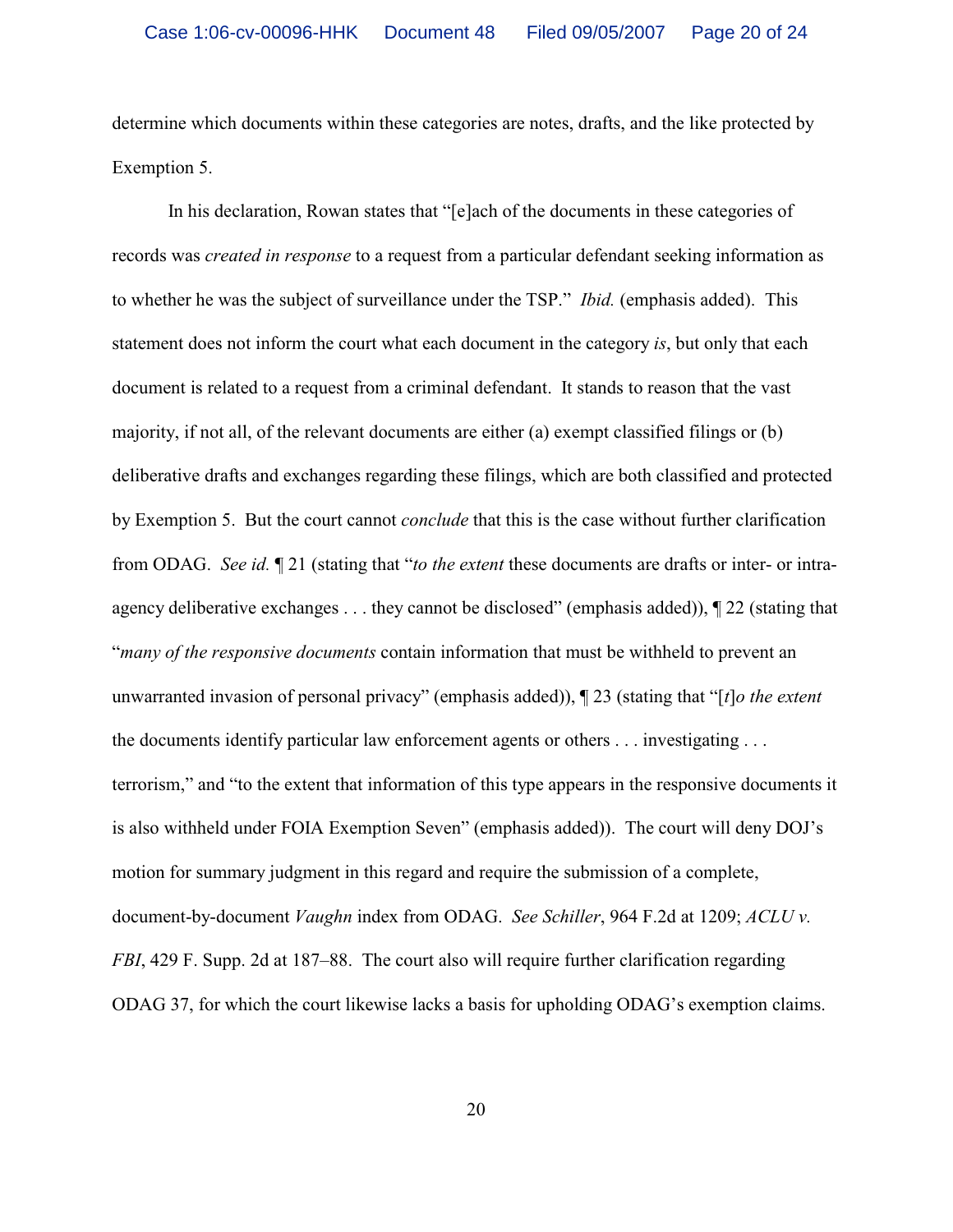# **C. OIPR**

OIPR has withheld a variety of records, many of which are only described in classified sections of a declaration from James A. Baker, Counsel for OIPR. *See* Def.'s Ex. C. For the reasons set forth therein, the court grants summary judgment regarding the documents identified in paragraphs 24–32 and as to OIPR 7. The court also grants summary judgment as to the documents identified in paragraphs 22 and 34, all of which are drafts and are not contested by  $EPIC.<sup>13</sup>$ 

The court denies summary judgment as to OIPR 3, 26, 39, 84, and 96. The court (again without denying the possibility that the court is in error) cannot find reference to these documents anywhere in DOJ's submissions outside of the index itself and will therefore require further detailed explanation regarding them. Similarly, the court will require OIPR to advise the court regarding the status of its ongoing consultations regarding OIPR 4 and 64. *See id.* ¶ 17 n.2.

**D. FBI**

FBI has withheld an unspecified number of documents which fall within a series of categories identified in the classified declaration of David M. Hardy, Section Chief of the Record/Information Dissemination Section of FBI's Records Management Division. The justifications for withholding these documents are wholly inadequate. First, FBI has failed to produce a *Vaughn* index. Second, though FBI has informed the court that certain categories of documents have been withheld, FBI has failed to materially inform the court as to what the

 $13$  One document, OIPR 73, is described as a draft in the Baker declaration but is not listed as a draft in the *Vaughn* index (there, it is described as "talking points"). Clarification from defendants is warranted and the court denies summary judgment as to this document (the classified discussion in the Baker Declaration notwithstanding).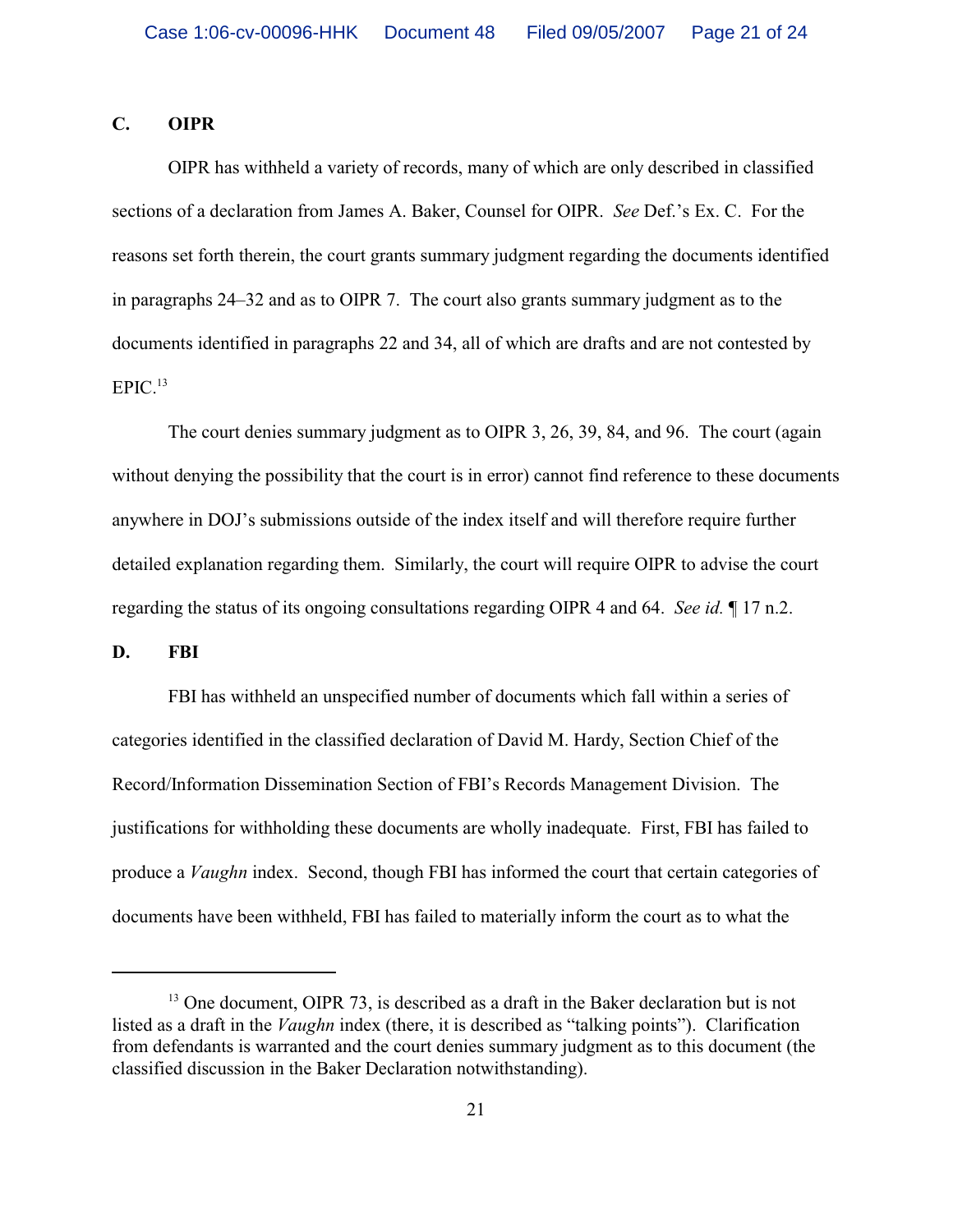documents in these categories are, how many documents are at issue, and which portions of documents within these categories are exempt and which are not. Instead, FBI relies on vague, broad, wholesale claims of exempt status that fail to assist the court in assessing FBI's withholding determinations. *See Schiller*, 964 F.2d at 1209; *ACLU*, 429 F. Supp. 2d at 187–88. The court is willing to defer, for example, to reasonably justified claims that information in the documents at issue is classified and/or protected from disclosure by Exemption 3, but FBI has not informed the court what, precisely, the nature of the withheld information is and what the documents are in which that information appears. Lacking such information, the court cannot conduct even the most deferential review. *See ACLU*, 429 F. Supp. 2d at 187–88; *Am. Way Found.*, 462 F. Supp. 2d at 28; *Krikorian*, 984 F.2d at 465–66. Similar information gaps frustrate the court's review of FBI's determinations that other documents are exempt pursuant to Exemption 5. And the failure to provide meaningful representations regarding segregability as to documents withheld pursuant to Exemptions 2, 6,  $7(A)$ ,  $7(C)$ ,  $7(d)$  and  $7(E)$  — for which redaction, rather than withholding, is typically the appropriate approach — is particularly glaring. The court will require DOJ to submit a detailed *Vaughn* index on FBI's behalf and further justify FBI's withholding and segregability determinations as to the vast majority of responsive documents in its custody.<sup>14</sup>

# **E. NSA**

Unsurprisingly, the declarations submitted by officials from NSA fail to identify at any level the documents withheld. Instead, the declarations articulate NSA's view that in every

 $14$  Summary judgment is warranted, however, as to the documents specifically identified in paragraphs 55–57, 111, and 148 of the Hardy Declaration.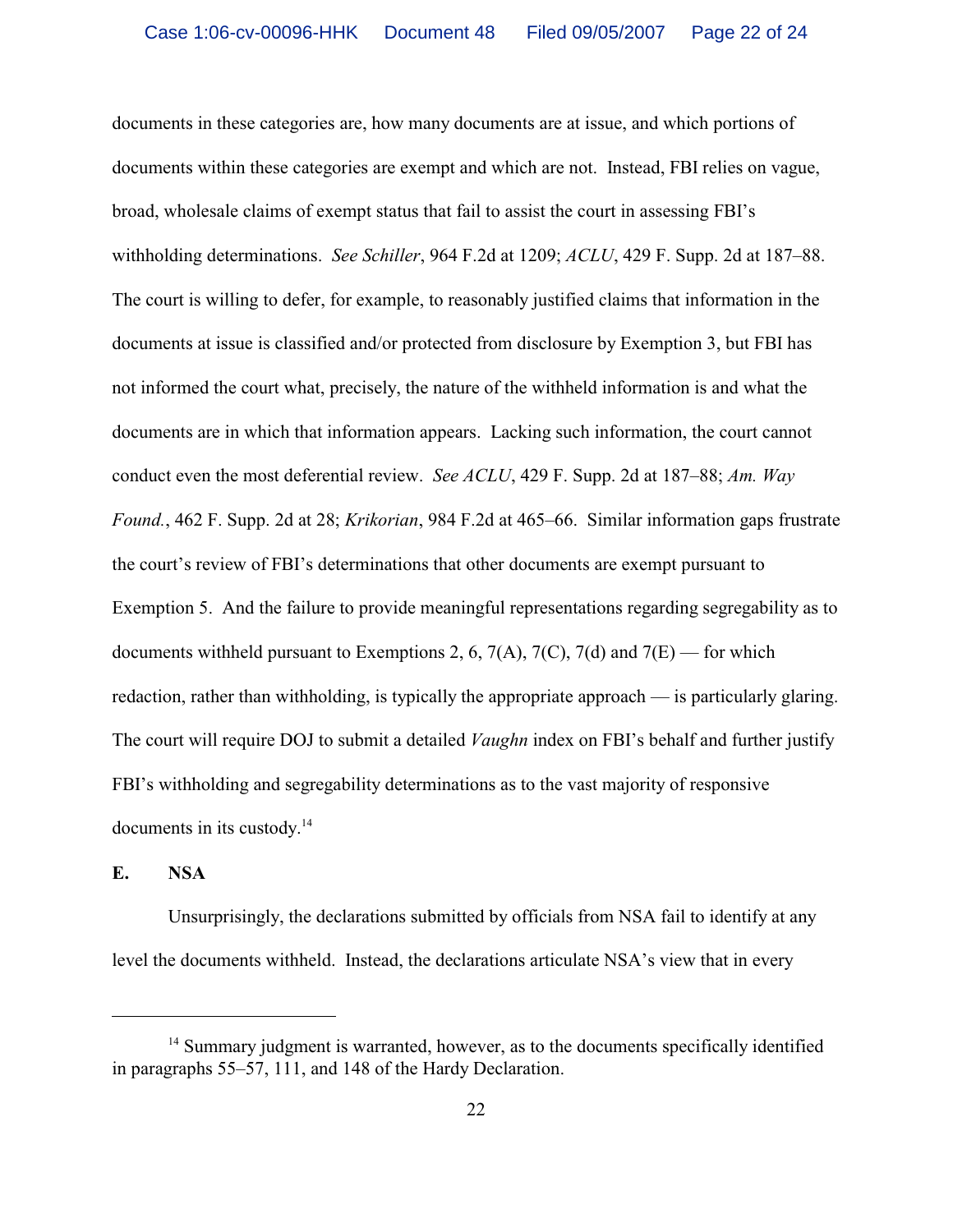instance where the information requested by plaintiffs (and records containing that information) involves NSA equities, that information is exempt from disclosure. The court concurs with these determinations as to (1) information concerning operational details of TSP and (2) NSA TSPrelated policies, procedures, checklists, and audits, but will deny summary judgment regarding the legal memoranda, opinions and reviews pertaining to TSP discussed in paragraph 29 of the declaration filed by Joseph B., Deputy Chief of Staff for Operations and Support for the Signals Intelligence Directorate of NSA. As with similar documents withheld by OLC, the NSA declarations leave the court with no way to assess the appropriateness of the withholding decision as to records within this category. In particular, the court cannot adequately assess whether the documents are protected by the claimed statutes — that is, "that the withheld material satisfies the criteria for exemption," *Aftergood v. CIA*, 355 F. Supp. 2d 557, 561 (D.D.C. 2005); *Krikorian*, 984 F.2d at 465–66 — or whether the NSA's segregability determination is supported, *see Schiller*, 964 F.2d at 1209; *ACLU v. FBI*, 429 F. Supp. 2d at 187–88; *Assassination Archives*, 334 F.3d at 57–58 & n.3 (addressing segregability in Exemption 3 context). Accordingly, the court will require further submissions from NSA regarding these documents.

#### **III. CONCLUSION**

For the foregoing reasons, summary judgment is warranted regarding some of the documents withheld by the government.<sup>15</sup> As to the remainder, the government must submit to

 $^{15}$  As DOJ's submissions make apparent, there is significant overlap among the various documents at issue in this litigation. It may be the case that the court has granted summary judgment as to a particular document and, inadvertently, has also denied summary judgment as to the same document elsewhere in this memorandum. If that is the case, DOJ shall inform the court of that fact in its further declarations.